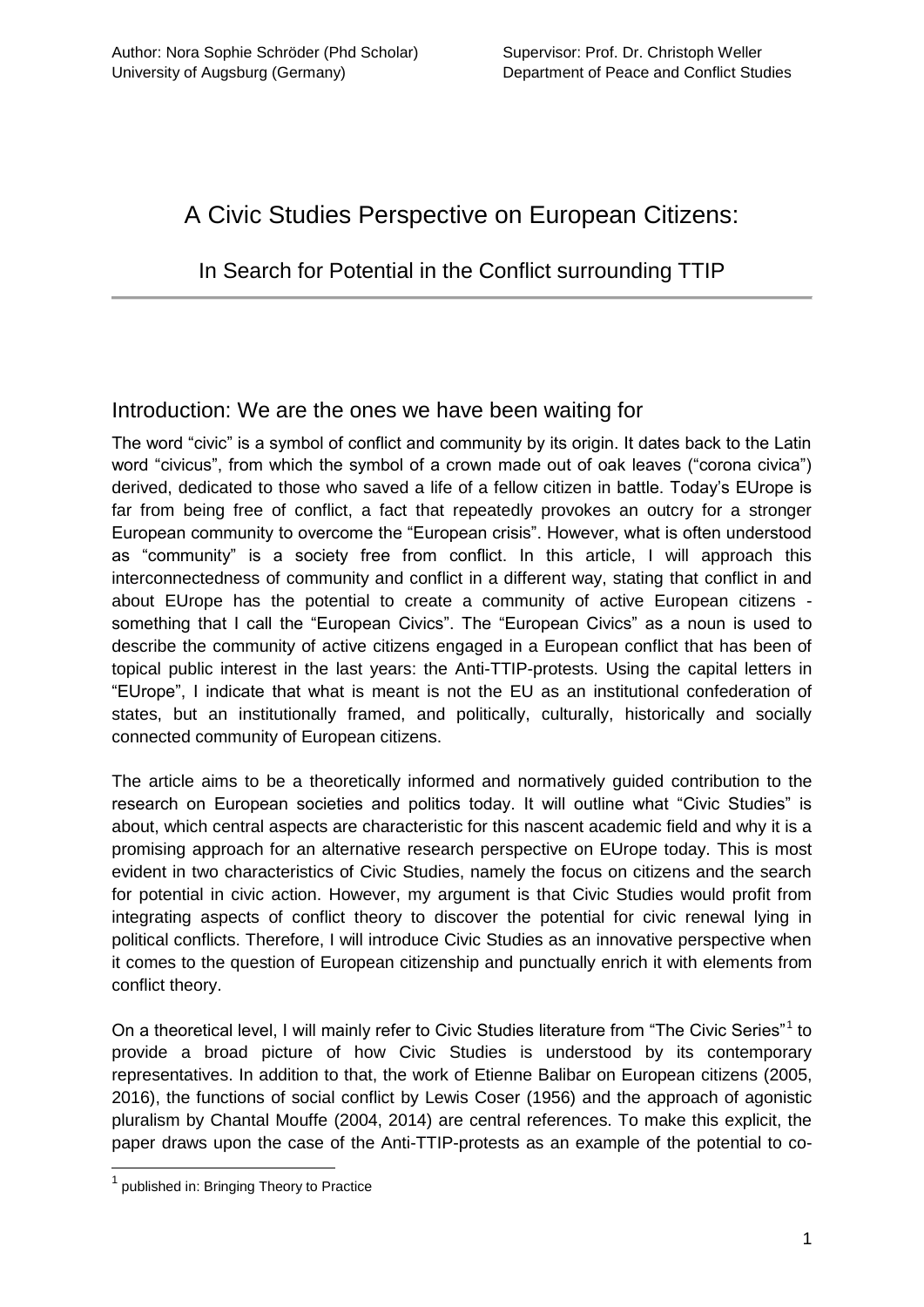create self-understandings as European citizens. This question gains special relevance in a moment of challenges often described as multiple crises that the European Union is facing today. My suggestion here is that democratic conflict has the potential to contribute to the politicization and the identification of European citizens with the EUropean project. Therefore, the scientific aim of this paper is not only to develop a theoretical framework with which this basic hypothesis can be studied and to discuss the example of Anti-TTIP-protests in the light of the European crisis. It goes one step further in stressing the political importance of this perspective on European citizens especially in light of a perceived "European crisis".

This study of contentious European citizens in the Anti-TTIP-protests follows [a](http://de.pons.com/%C3%BCbersetzung/englisch-deutsch/a) [constructivist](http://de.pons.com/%C3%BCbersetzung/englisch-deutsch/a) [paradigm:](http://de.pons.com/%C3%BCbersetzung/englisch-deutsch/paradigm) Its [aim](http://de.pons.com/%C3%BCbersetzung/englisch-deutsch/aim) [is](http://de.pons.com/%C3%BCbersetzung/englisch-deutsch/aim) [not](http://de.pons.com/%C3%BCbersetzung/englisch-deutsch/not) [to](http://de.pons.com/%C3%BCbersetzung/englisch-deutsch/not) provide an explanation for the uprisings, its success or failure, [but](http://de.pons.com/%C3%BCbersetzung/englisch-deutsch/ut) to reconstruct [the](http://de.pons.com/%C3%BCbersetzung/englisch-deutsch/the) conflict surrounding TTIP following the [question:](http://de.pons.com/%C3%BCbersetzung/englisch-deutsch/the) *What Potential holds this Conflict for a European Civics?* This question is based on the hypothesis that a European Civics generates from the [self-u](http://de.pons.com/%C3%BCbersetzung/englisch-deutsch/self-image)nderstanding as a European citizen, which in turn is closely interconnected with the experiences in active political participation, here exemplified in references to the European protest actions against TTIP. The question is how the experiences of the protestors altered, reconstructed or created the self-understanding as European citizens. Thus, the focus of this research is situated on the micro-level: How do politically active citizens understand and execute their role as European citizens, in the light of their protest experiences? By asking that, the article challenges the dominant understanding of citizenship that was long equated with the idea of the nation-state. It is without doubt that this transfer to the EUropean level will have severe implications for the concept of citizenship. (Rumford, 2003, p. 27; 29) But in the face of the worldwide social, political, economic and ecological challenges, this transformation has gained unprecedented relevance to understand and the urgent need to act: "We are the ones we have been waiting for" (Levine, 2013).

### Civic Studies in a Nutshell

First of all, it has to be acknowledged that Civic Studies is neither a homogeneous field of research nor does it claim to start completely from scratch again. Quite the opposite, it builds on a rich and heterogeneous body of literature, which spans a wide range of topics, fields, and research perspectives that sometimes complement and sometimes exclude each other. Trying to meet the challenge to explain a field of research (however still nascent) in a few sentences, Peter Levine, a Civic Studies scholar and the co-founder of the Civic Studies Summer Institute, formulated the following sentence: "You are a citizen of a group (regardless of your legal status) if you seriously ask: What should we do?" (Levine & Soltan, 2014, p. 29) This phrase is a useful introduction to Civic Studies, because it tells not only about its research interest (groups of citizens and their civic actions), but it also entails some of the major convictions about human beings, political action and the social world that have concrete consequences for civic research. Let me explain this by extracting the four words of the central question: "*What should we do?*" 2

 $2$  I will outline the first part of the sentence, the understanding of citizens, in the next section.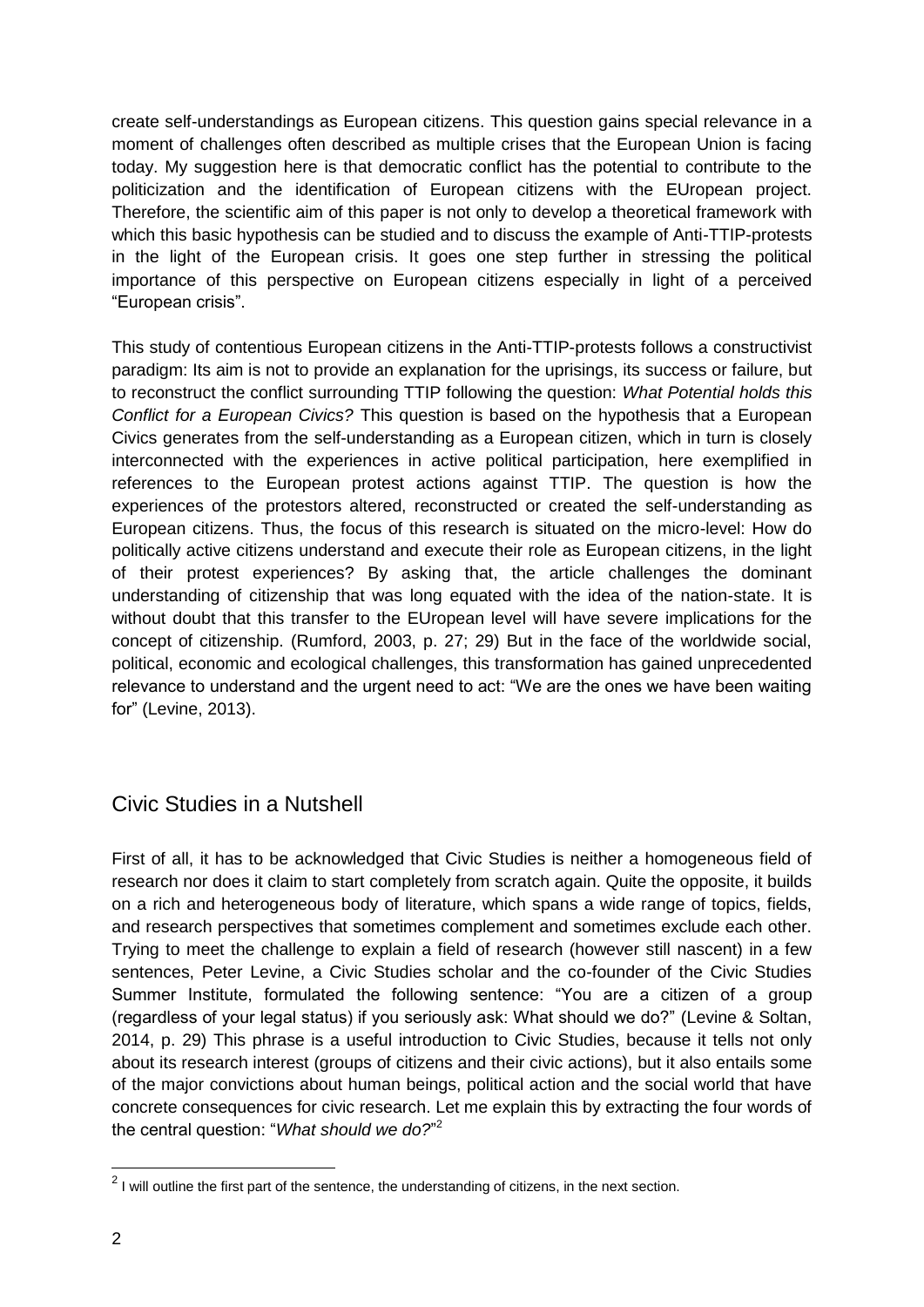*What* stands for the need for strategic thinking that includes weighing carefully costs and benefits: When taking civic action, citizens have to think critically about potential risks and consequences on the one hand, and be open-minded for possibilities and alternatives on the other. The same applies for research on civic action: being (self-) critical and thinking about alternatives to promote the common good are of central importance for Civic Studies scholars. *Should* reminds us that Civic Studies is "intrinsically about values and principles" (Levine, Soltan, 2014, p. 29). While this does not mean that there is an ultimate "good" or "right", Civic Studies makes explicitly the normativity inherent in all civic action. It is important to note that this should not be confused with the idea of subjectivity, just the opposite is the case: Normativity points to the need for a continuous and collective "struggle to figure out what is right, quite apart from what we may prefer." (Levine, Soltan, 2014, p. 29)

This aspect of collective bargaining is also mirrored in the "*We*": To co-create collectively as citizens does not gain its necessity from the mere fact that we cannot achieve much alone, but from the democratic imperative that we cannot know what we ought to strive for. (Levine, Soltan, 2014, p. 29) Also, Peter Levine does not ask: "What should be done?" This highlights the condition that "we" is not an abstract entity (such as "Brussels"), but it addresses a concrete social group ready to act. To "*do*", not only to think and talk about change, but to participate in it - this ideal is based on the assumption that thinking is connected to action. It thereby also underlines the central claim for a "practical turn" in the social sciences, because: "we don't think in focused and disciplined ways about the social world unless we are planning to act; we don't think *well* unless we learn from our experience" (Levine, Soltan, 2014, p. 29).

The question "*What should we do?*" and its aforementioned implications show that this field of study is born out of concrete deficits and criticisms of previous research in the social sciences: Peter Levine states that there is no other academic field that would pose this question, because the dominant scientific paradigm usually excludes the *should*- and the *we*-part. (Levine, Soltan, 2014, p. 29) Although this is definitely not true for all research prospects, the scientific community is still reluctant towards normative dimensions and participatory practices of research. Therefore, the development of Civic Studies as an academic discipline can be regarded as a political project in two ways: First, it aims at improving societies by helping the citizens to engage politically. Second, it challenges dominant scientific principles by its self-understanding as a normative science engaged in participatory research and active political engagement. (Levine, Soltan, 2014, p. 30)

In doing so, Civic Studies' scholars criticize the focus on political elites in social sciences and seek to balance them by focusing on civic initiatives. This focus means that Civic Studies points to the importance of contextual understanding, instead of striving for a broad generalization of truth. In order to preclude a common misconception, Civic Studies scholars understand themselves neither as utopians nor as social engineers or technocrats. They are aware of the boundaries and challenges that hold back civic action - but the goal is to overcome them.

After having presented a very general picture of Civic Studies, it must be added that the perspective of Civic Studies that is provided here is one that sees Civic Studies as a field of study in search of potential. Regarding the current state of the European Union, it is not only useful but also particularly urgent to analyze the potential of civic initiatives in the European society, since research of "the crisis" and its aftermaths exploded - but have thus far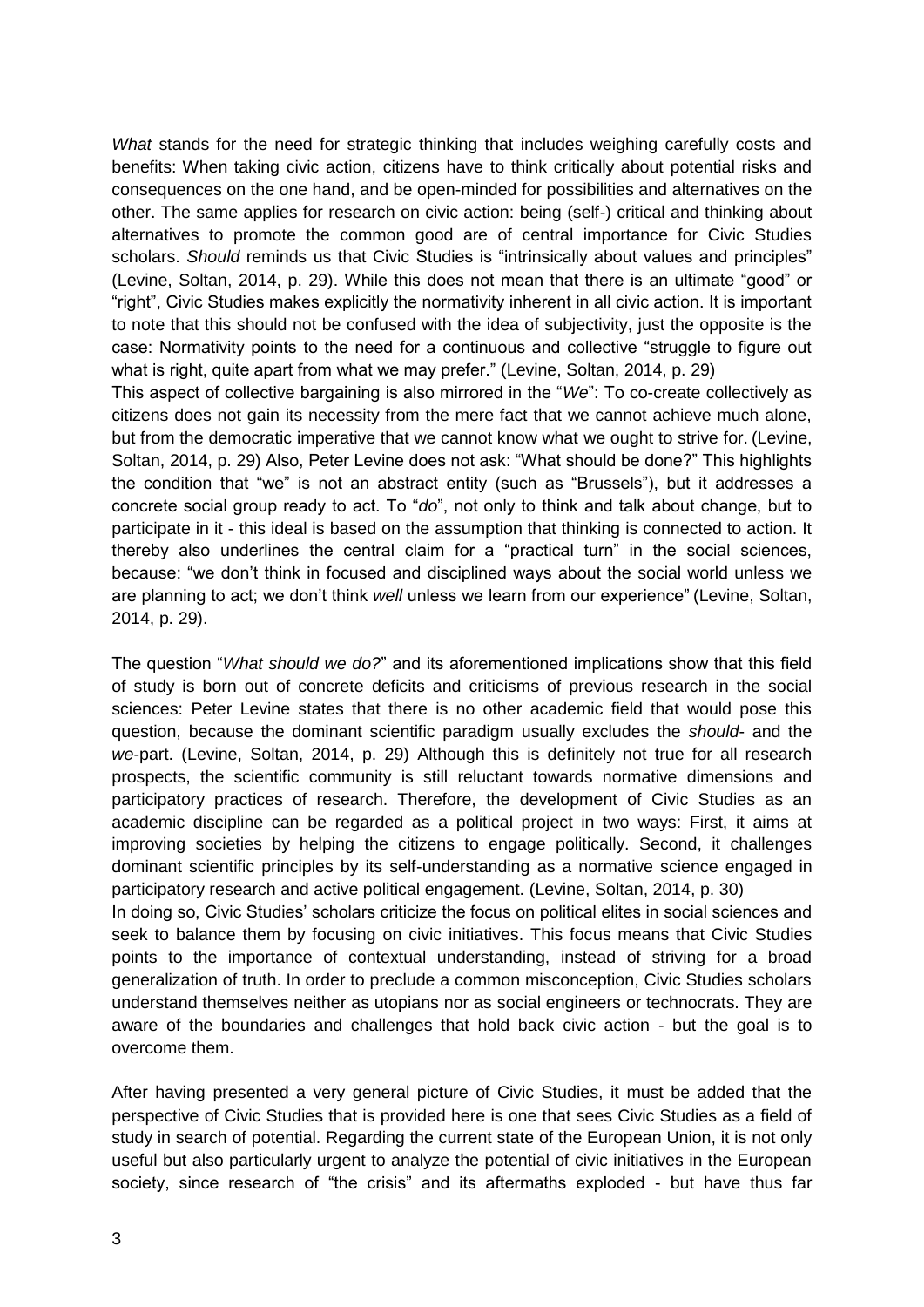remained inconclusive and have not yet generated any significant improvements. This article will show that a change in perspective towards the view of conflict as a transformative force holds potential for a more civic EUrope that overcomes its democratic crisis. The example of the Anti-TTIP-protests is an empirical focal point that can illustrate this line of thought. Following this line of thought, the potential the Anti-TTIP-protests hold lies in a civic democratization of EUrope through conflict.

## The Need for European Civics in the Context of the European Crisis

In this section, I will outline the relevance of a European Civics especially regarding the socalled "crisis" that EUrope is facing today. In following Etienne Balibar, I explain why a civic democratization of EUrope has the potential to overcome this crisis: The disintegration of the EU brings about the urgent need to either reestablish the whole EUropean project from bottom-up, or, as Etienne Balibar points out," there will be none". (Balibar, 2016, p. 16 [mv translation]) There must be a democratic alternative in response to the crisis. (Balibar, 2016, p. 15) However, what becomes apparent to an attentive reader here is that mobilization serves as condition and objective alike. Conscious about this logical circle (Balibar, 2016, p. 17), Balibar locates here the very "moment of beginning" (Balibar, 2016, p. 84 (my translation]). "The crisis consists precisely in the fact that the old is dying and the new cannot be born; in this interregnum a great variety of morbid symptoms appear." (Gramsci, 1971, p. 276) If we take Gramsci's definition and the image of a disease as a starting point, the task is to find remedies, or in Civic Studies terms to help develop strategies and skills to treat these symptoms. We can neither just wait for them to disappear nor can we apologize our inaction by lack of influence.

Etienne Balibar, French philosopher of the political Left, proposes an unusual idea how to cure EUrope from its neoliberal diseases: In his book "Europe, crise et fin?" (Balibar, 2016) he first analyzes the destructive and destructing EUropean power structures and then poses the question how these structures can be modified at all. His answer is what he calls provocatively "European populism" which in his eyes may serve as the basis of a conflictual and collective bottom-up mass movement for Europe. He sees the term "populism" stigmatized in the current discourse, in which it is predominantly ascribed to nationalistic, xenophobic, racist mass movements. However, he insists on the term due to its radical democratic underpinning, which for him is the actual characteristic of "populism": for him, populism is "just that addition to democracy […] or maybe even its excess that is based on participation, on protests, on demands and on (spontaneous and organized) mass movements, without which to talk about democracy would remain an empty word or even a mystification." (Balibar, 2016, p. 46 [my translation]) While his concept of "European populism" is clearly debatable, it best captures what Balibar's idea of a European civic democratization says: "what is needed is rather a fresh mobilization of the people, which can only start from protest"(Balibar, 2016, p. 49 [my translation]). He argues that this "European populism" must be based on a radically democratic foundation and in strong opposition to xenophobic and nationalistic - in Chantal Mouffe's words: anti-pluralist<sup>3</sup> - ideologies. A democratic movement of active European citizens, Balibar argues, revives the experiences

 3 This is what Chantal Mouffe argues against in her concept of "agonistic pluralism", which will be a central point of reference when it comes to conflict theory.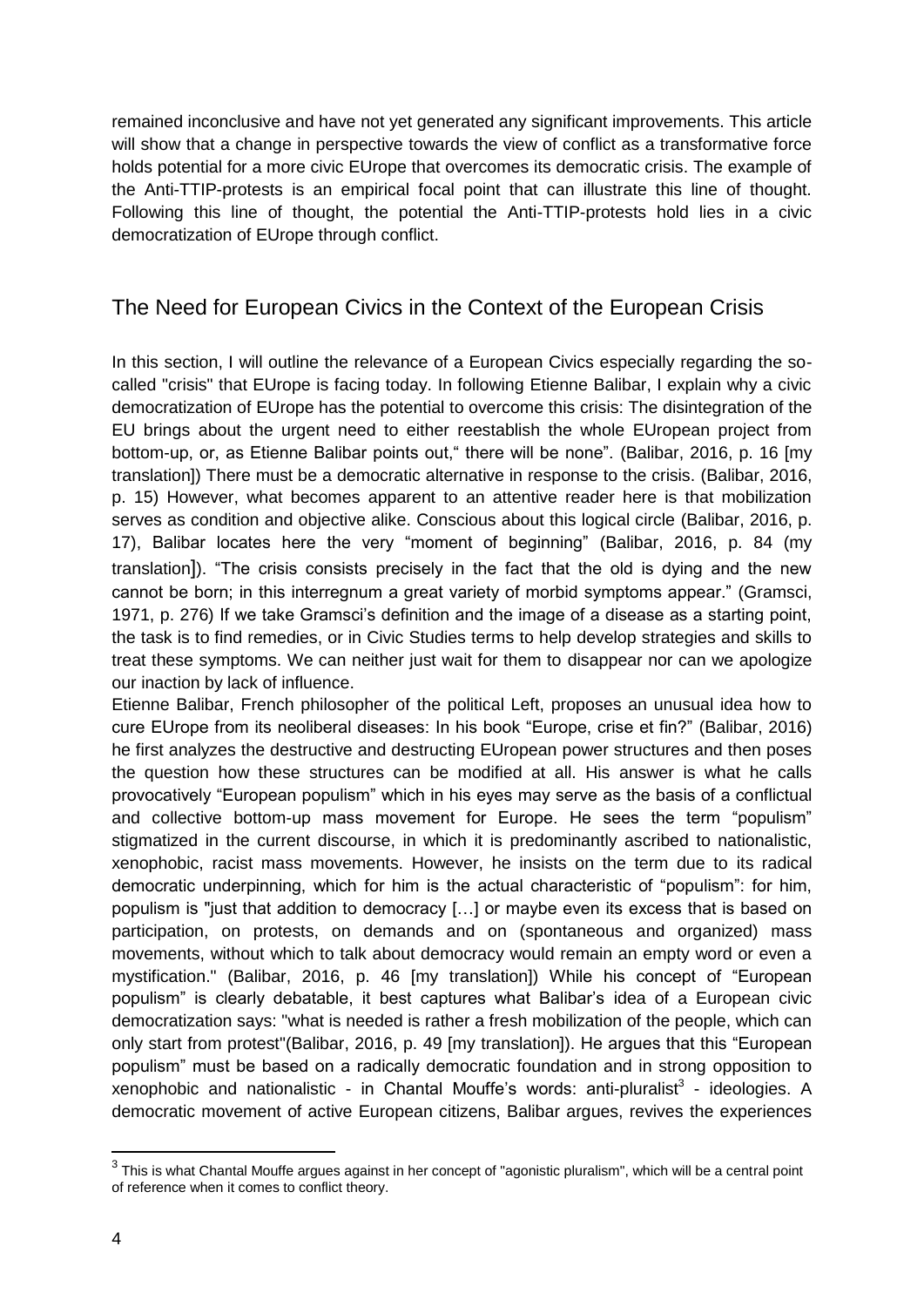of which forces unite and what dissociates the European people. (Balibar, 2016, p. 59) What both authors, Balibar and Mouffe, stress in their (obviously very different) works is the fact that diversity and solidarity are not mutually exclusive, but can be a driving force to (EUrope's) democratic development.

Regarding the current state of the European Union, it is not only useful but also particularly urgent to analyze the potential of civic initiatives in Europe: Going back to Gramsci's definition of "the crisis", I presume that researchers just like every citizen have the chance as well as the responsibility to give birth to "the new". While research on the so-called European crisis and European populist movements exploded during the last years, this article advocates for a change in perspective: It aims to call attention to the potential of conflict as a transformative force, a force towards a civic democratization of EUrope to overcome its "European crisis".

### Civic Studies and the Potential of a European Civics

As the attentive reader might has noticed, the starting point of this article is twofold. On the one hand, I have explored the nascent field of Civic Studies and witnessed it as a valuable contribution to our understanding of citizens and their role in liberal democracies. As the academic richness and inner heterogeneity of Civic Studies cannot be captured in one article, I will put my focus on Civic Studies as a science of social potential. This dimension of Civic Studies opens up for new research *on* and *for* citizens in EUrope today. On the other hand, in the last couple of years we have seen an outstanding mobilization of European citizens going on the streets against the Transatlantic Trade and Investment Partnership (TTIP) between the EU and the US. In the last four years, protests against this trade deal took place all over EUrope (and the US) and reached a remarkable politicization of citizens. Asking for the potential of this conflict is a profitable angle to look at the Anti-TTIP-protests in the context of the so-called "European crisis" today.

Against the background of the need for civic democratization of Europe, I will deepen an understanding of Civic Studies enriched with conflict theory, which helps to carry out research on European citizens ready to take civic action. Therefore, I will take a closer look on five elements of Civic Studies and expand those using insights from conflict theory: First, the idea of citizens as creative agents of political change, as "co-creators of their worlds". Second, the role of conflict as an integrative political force that harbors significant potential for socio-political change. Third, the understanding that civic action can socialize citizens politically as well as convey meanings of citizenship. Fourth, the normative orientation, and fifth, the civically engaged research practice are methodological aspects that follow from the three concepts mentioned above. In all sections, the examples of the Anti-TTIP-protests serve as an empirical focal point that is used to illustrate these line of thoughts.

#### 1. Citizens as Co-creators of their Worlds

In the following, I will outline what is meant by citizenship, and especially active European citizenship, complemented by an explanation of the concept of co-creation that is used by Civic Studies scholars. The key characteristics of my own approach to European citizenship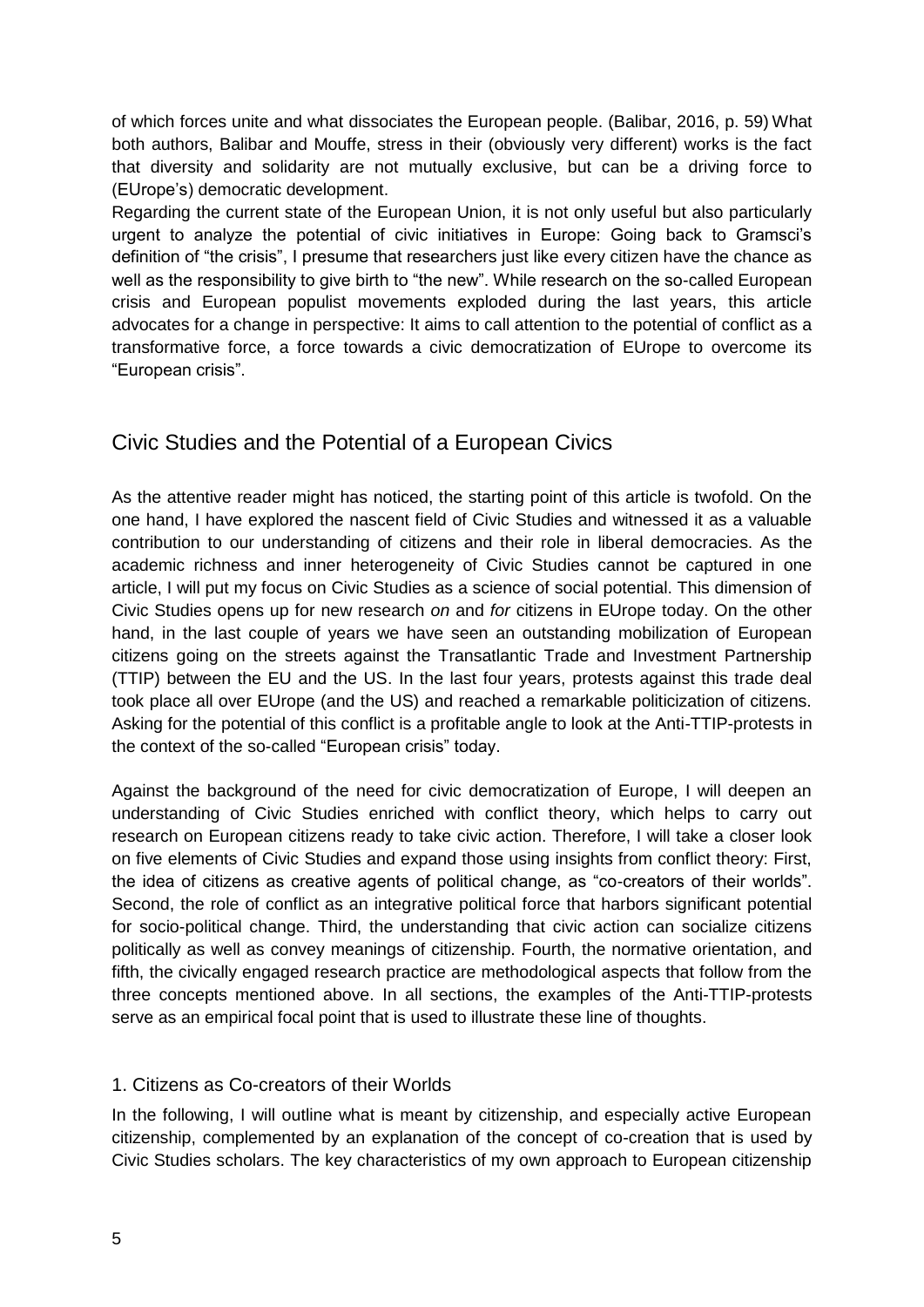finally constitute the concept of a European Civics that is introduced in the last part of this chapter.

First of all, it has to be acknowledged that many authors of political theory have written on citizenship. What characterizes the understanding of Civic Studies provided here can best be exemplified by referring to two of the most contrasting political theorists of the political Left, Chantal Mouffe and Jürgen Habermas. The latter, Jürgen Habermas, employs a notion of citizenship in deliberative democracy that sees citizens as speakers and judges of the common good. Deliberative processes of negotiation are appreciated by Civic Studies since this is useful for fair and equal decisions. However, in an understanding of Civic Studies that approves of conflicts as a productive force, Habermas' ideal of a deliberative democracy is unable to see the potential that conflict may entail. In contrast to conflict theory, the Habermasian model is consensus-oriented, and thereby rejects the view that conflicts are fundamentally irreconcilable - a perspective that Chantal Mouffe calls an "anti-political vision which refuses to acknowledge the antagonistic dimension of 'the political'" (Mouffe, 2005, p.2). From her agonistic perspective however, conflict becomes the central element of the "political" itself, the very force to "democratize democracy" (Mouffe, 2005, p.2). If Civic Studies is about self-organized efforts to actively co-create the world around us (Levine, 2014, p.7), the Habermasian model of deliberation also falls short of the citizen's role in the democratic process. It does not sufficiently emphasize the pro-active role of the political subjects who have multiple opportunities to alter and redesign the structures of society on their own. If we relate this to famous authors of political theory, the choice would rather be Hannah Arendt, whose "vita activa" (Arendt, 1981, p. 230) captures the necessity and possibility of "world building" by the citizens. Here, citizens are understood as *co-creators*, rather than simply *participants* of the world we share in common" (Boyte & Scarnati, 2014, 78).

As I elucidated earlier, Peter Levine defined a citizen of a group (which in most cases is not the national society) as a person who asks: "What should we do?" Going back to this definition of a citizen as a member of a group, it is of great importance to add that what is meant here has nothing to do with the excluding mechanisms of citizenship - as practiced for example in the legal definition of citizenship: By the definition of rights and duties, those citizens with a passport have access to privileges, which is separating them from those who do not. Here, a civic understanding of citizenship contrasts this legal perspective on citizens as customers of "government-centered acts" (Boyte & Scarnati, 2014, 79) (i.e. voters, welfare recipients…). Consequently, I also reject the narrow geographical understanding of citizenship commonly found in the discourse on EU citizenship. Whether national, European or global, political communities are understood here as the forum that enables co-creation and group loyalty and not primarily as geographical entities. On the level of political theory, I distance myself from the liberalist equation of citizens with individuals who pursue their own narrow interests regardless of the common good. (Dahlgren, 2013, p. 268) I agree with Westheimer and Kahne who, in an illuminating study, point to this individualistic concept as a *non-political* notion of citizenship. (Westheimer & Kahne, 2004)

In contrast to these understandings of citizenship, I find it particularly useful to refer to two central aspects that characterize "citizens" in Civic Studies: The first one is a *holistic understanding*, in which citizens are not seen in partial terms, as voters, as taxpayers, as demonstrators, as volunteers, but as subjects with a civic identity. (Boyte & Scarnati, 2014,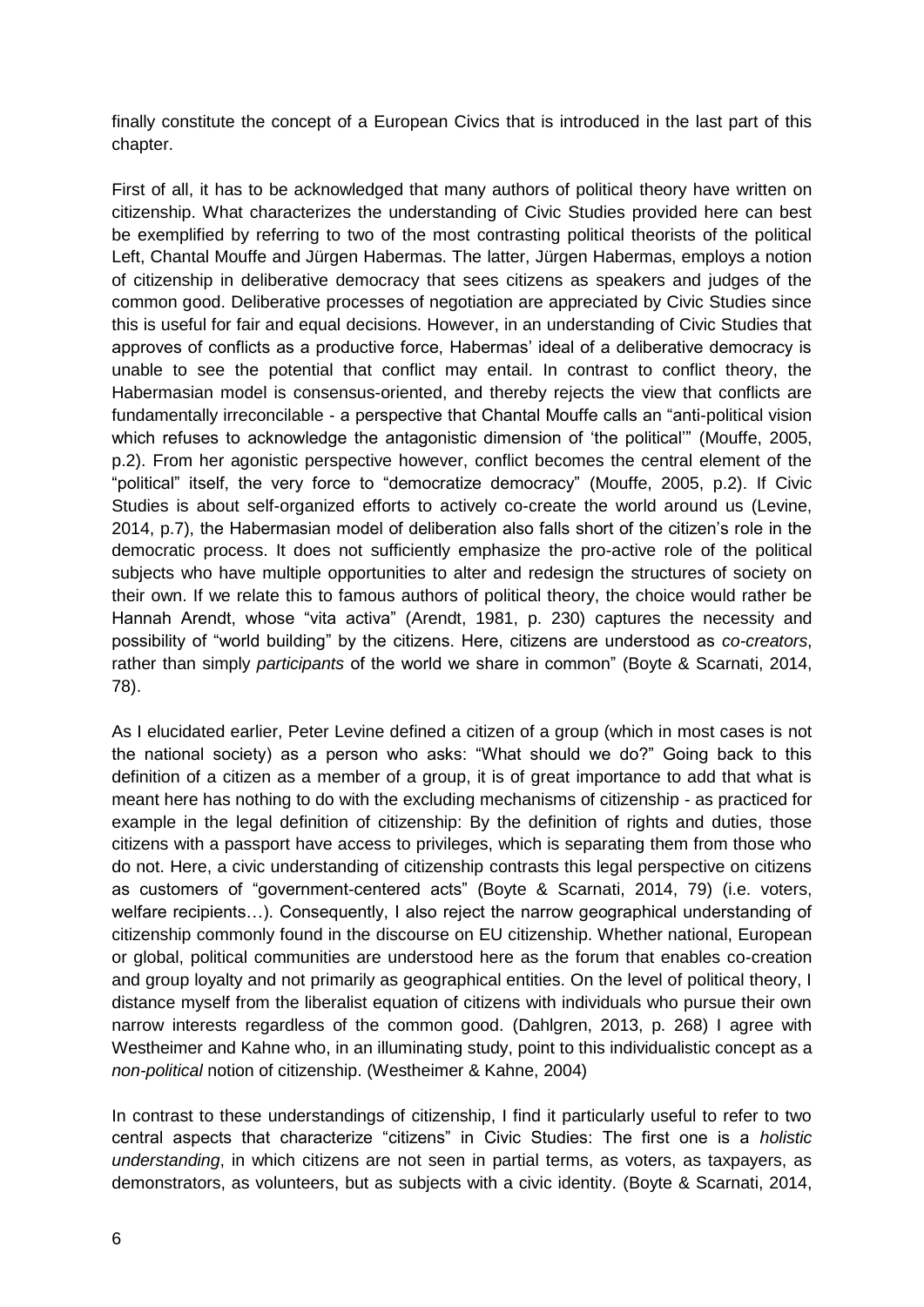p. 80) I use the term "civic identity" as a "sense of oneself as a civic actor" (Hart et al., 2011, p. 771). Hereby, I refer to Hart et al. stating that "Civic Identity infuses meaning in, and provides the motivation for civic behavior" (Hart et al., 2011, p. 771). Regarding the current democratic crisis of the EU, the absence of a strong civic identity could explain the apathy of citizens in the political debate. A fragmentation of civic identities in EUrope makes it difficult to co-create civic power into agency-based civic action.<sup>4</sup> In contrast to this finding, the TTIP protests show signs of such civic action. This is why they have the potential to shape and develop the civic identities and political practices of the European Civics. As I will outline in chapter three, to an especially high degree, protest experiences socialize citizen's civic identity.

The second aspect concerns the understanding of citizens as *co-creators of their worlds* in Civic Studies: "Civic Studies aims to develop ideas and ways of thinking helpful to human beings in their capacity as co-creators of their worlds." (Soltan, 2014, p. 9) Here, the term "co-creators" implies that civic action entails not just individual active engagement, but also a sense of public spiritedness: "To co-create is jointly [my emphasis] to bring something into existence" (Soltan, 2014, p. 9). In researching the Anti-TTIP-movement, "co-creation" means self-organized and cooperative efforts against TTIP by a large number of people who would otherwise be divided: In the Anti-TTIP-protests, groups for animals' rights and consumer standards, globalization critics and union-members were mobilized under the common flag to "STOP TTIP".<sup>5</sup> The self-organized European Citizen Initiative (sECI), that counts more than 3,3 Million signatures against TTIP, brought together 500 organizations in protest against TTIP and hereby created the European network "STOP TTIP". Looking more closely at the organizational structure of the collective, we see that it is anything but homogeneous: National as well as ideological heterogeneity and differences in strength and organization characterize the movement. It might even turn out that the only thing the actors have in common is the goal to "STOP TTIP". But despite these differences, growing European cooperation and cohesion can be observed. The Anti-TTIP-protestors find themselves united in the paradoxical situation to which Balibar refers to as "double opposition" (Balibar, 2016, p. 29 [my translation]): On the one hand they oppose the existent, anti-democratic structures of the European Union, on the other hand they are not against the European Union as a whole.

When looking at TTIP-opponents, the claim is not that this group represents European citizens in general. The focus on those specific citizens being active in political conflicts in and about EUrope relates to the assumption that political practices shape the selfunderstanding as a European citizen. The hypothesis I will outline in the third chapter is that experience plays a crucial role in this identification process. Regardless of the motives that drive people to engage in protests, during the collective, performative action, experiential learning takes place that will shape their self-understandings as European citizens. If the social world is regarded as a "field that social actors choose how to negotiate" (Schram, 2014, p. 95), then it is interesting to focus on those social actors willing to formulate political demands in order to shape this negotiation process of the social world. I hereby agree with Dewey saying that "power must be relative to doing something" (Dewey, 1916, p. 127 as cited in Saltmarsh, 1996).

 $<sup>4</sup>$  I refer to Chantal Mouffe here, who claims the reason for political apathy and populism is the indistinguishability</sup> of the political opposition. (Mouffe, 2000, p. 104)<br><sup>5</sup> aplies: STOR TTIP ALLIANCE (bttps://atap.ttip

online: STOP-TTIP-ALLIANCE (https://stop-ttip.org)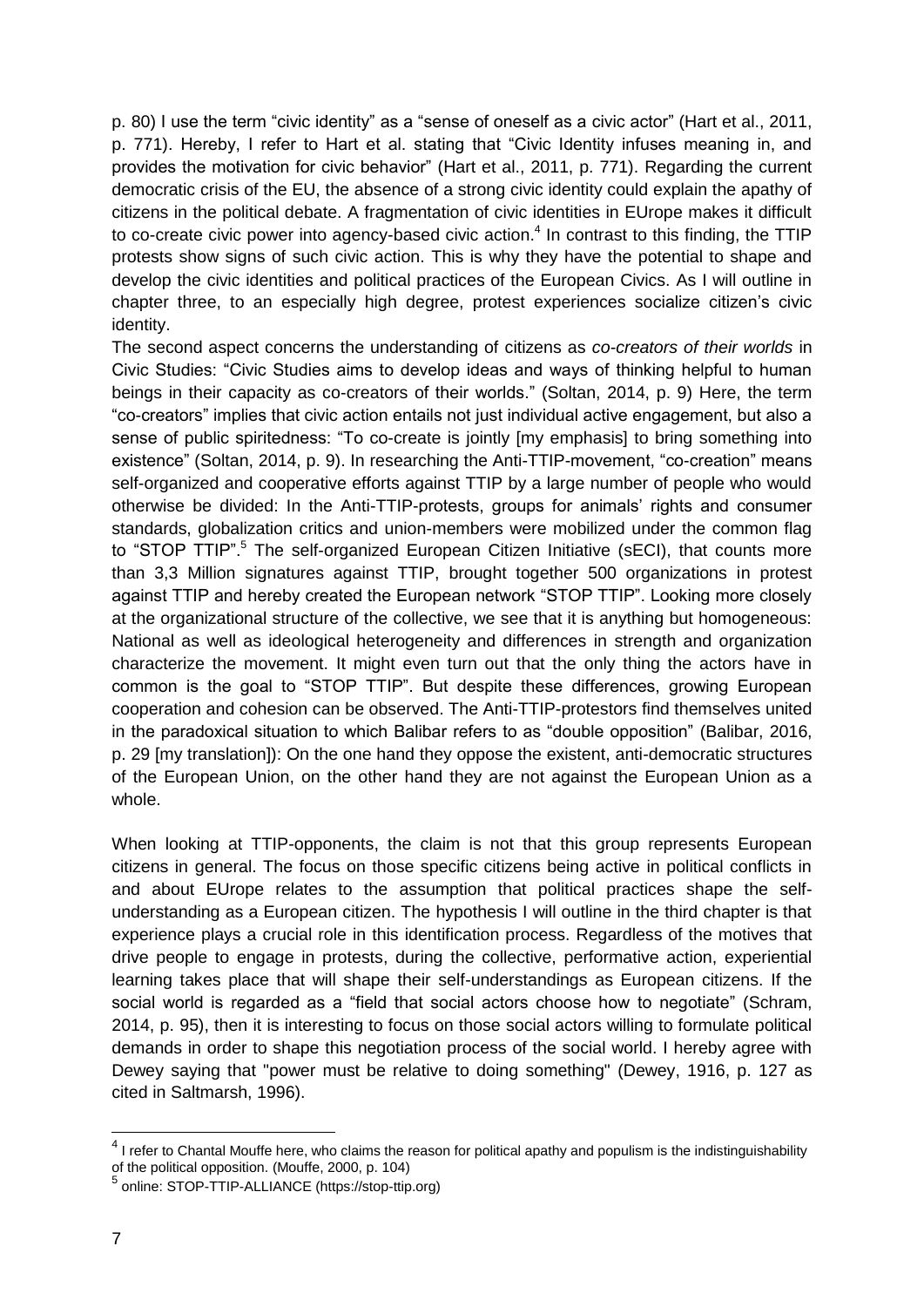The group of citizens I decided to look at is what I call "European Civics". This term was born out of the dominant use of the term "European citizens": First, I observed that "European citizens" is often reduced to the legal dimension of citizenship (i.e. EU-passport-holders), it secondly often implies a narrow understanding of political participation (i.e. voting, taxpaying) and it is thirdly often restricted to support for the political system (i.e. civil not *civic*  action). Therefore, I refer to the term "European Civics" to distinguish European citizens from EU citizens, as well as to distinguish citizens critical of the system from voters and taxpayers. It is meant as a (so far only partly existent) political community in Europe that shares the self-understanding as European citizens and the goal to co-create an alternative Europe from bottom-up.

The analysis of those citizens active in the Anti-TTIP-protests seems to be especially useful to study a European Civics because those citizens are regarded as its constituents. Therefore, it is profitable to know more about those *active* European citizens, rather than researching European citizens in general or passive TTIP-opponents. Also, a lot of research has already been done on the ways their demands are questioned and defended in the political arena, for example by EUropean institutions or the media. (De Ville & Siles-Brügge, 2015; Eliasson, 2014; Ghailani & Del Castillo, 2015; Strange, 2013; Strange, 2015; Vargiu, 2015) But to ask for the potential of conflict opens up for a new perspective: The "TTIPconflict" is a particularly suitable area of civic research: A broad civic opposition against TTIP occurred both on the European and on the American side. Looking at EUrope, a wide range of collective political action took place, ranging from European Days of Action (in October 2014 and April 2015), European-wide action meetings, demonstrations in several European cities (the biggest took place with 250.000 participants in Berlin in October 2015) to the organization of the biggest European citizens' initiative in the EU's history, which gained more than 3,3 million signatures during one year.<sup>6</sup> Looking at this conflict from a Civic Studies' perspective allows scholars not only to understand *what* is negotiated in the TTIP discourse, but also to study possible modes of negotiation, especially conflict - and how to carve out its potential in regard of a European Civics.

#### 2. Conflict as "the Political" with a civic Potential

As the headline suggests, the following section is divided in two main aspects: Firstly, the role of conflict in the realm of "the political" and secondly, the conceptualization of civic potential. The concept of "the political" serves as the theoretical frame in which the democratic potential of conflict is established. Based on this, it is argued with Chantal Mouffe and Etienne Balibar why conflict must be regarded as a driving force for the civic democratization of EUrope. As I already pointed out earlier, my central argument is that Civic Studies would benefit from a perspective that takes seriously the functions of social conflict. I will demonstrate this analyzing the TTIP-conflict from the perspective of Lewis Coser, one of the most influential conflict theorists. The second part will outline what potential-oriented research means again using the example of the Anti-TTIP-protests. Since asking for

 $^6$  The European Citizen Initiative was refused to be accepted by the European Commission. I will show that, as a consequence, an alliance of 500 organizations in protest created the European movement against TTIP.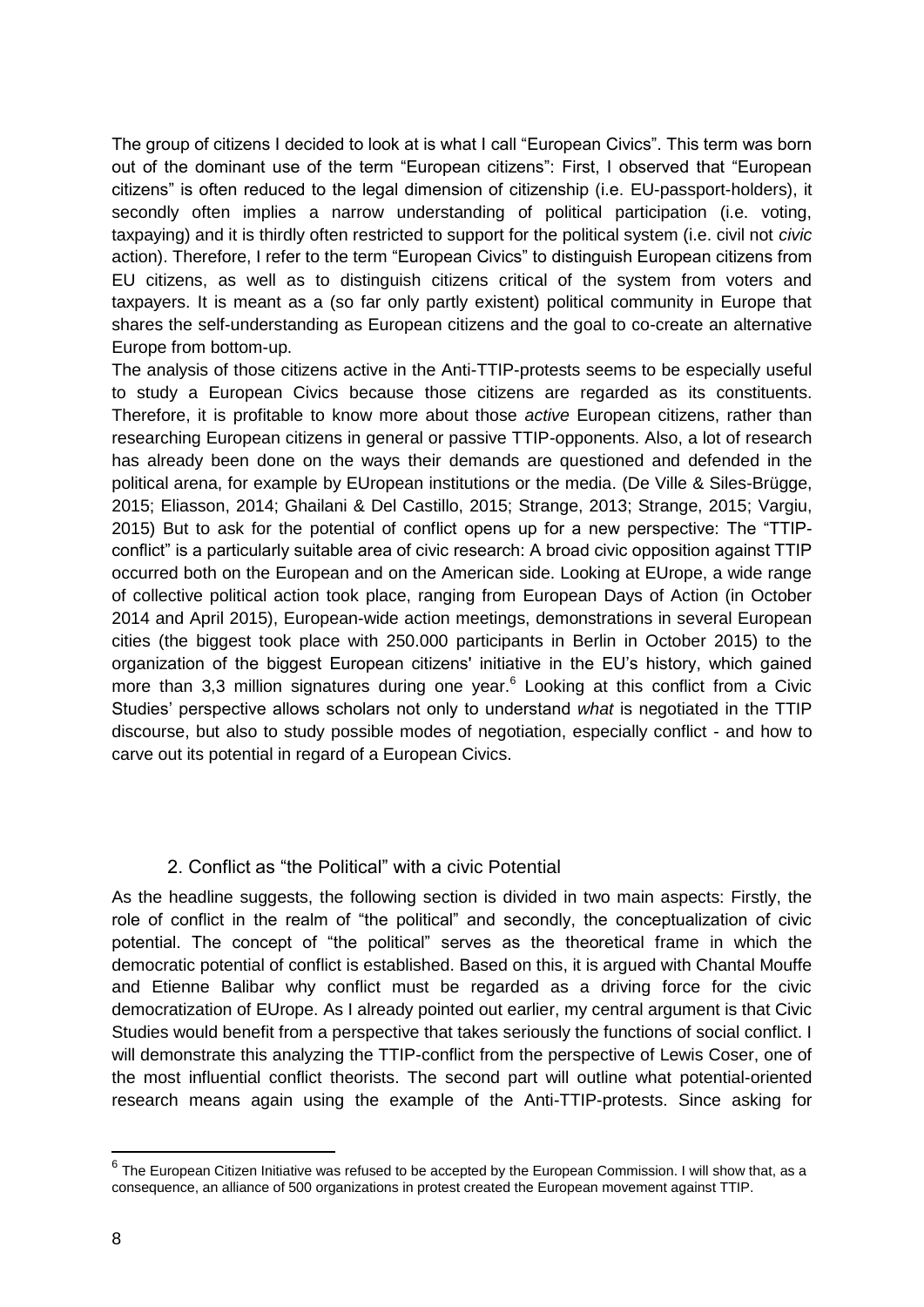potential always includes the idea to follow political aims, I will conclude with the political implications which guide this research.

On a theoretical basis, the European Civics can be situated in the context of discussions (Van Deth, 2008; Mouffe, 2007; Mouffe, 2014; Marchart, 2010) which critically probe the very notion of "the political".<sup>7</sup> The political ideal that Civic Studies scholars share with these authors is characterized by the plurality of opposing and sometimes conflicting views, which are expressed and debated in the political space - and which finally form the basis on which political decisions are made.<sup>8</sup> Civic political action in the understanding provided here is nourished by the concept of "the political": It is not the task to know *the* "right" answer to political questions, occasionally threatened by voices of dissent - quite on the contrary: It builds on the idea that conflict is the very nature of the political and the mode in which political change happens.

When asking how this concept of "conflict as the political" relates to the aforementioned ideal of civic democratization, one of the most prominent references is Chantal Mouffe. Her theory of agonistic pluralism states that difference, conflict and dissent play a crucial part to keep the democratic process alive: "Agonism" is used to describe a legitimate "we"-"them"-relation between political adversaries under which democratic conflict is possible. (Mouffe, 2004, p. 20) She distances herself from the idea that the task of democratic institutions is to eliminate conflict. Instead, her understanding of democratic practices in a pluralist society follows the ideal to establish a strong public sphere of contestation, which for her is the "sine qua non for an effective exercise for democracy" (Mouffe, 2004, p. 3).

When we understand democracy as the process in which different groups compete for political power, they are depending on citizens supporting the group's collective goals. But what mobilizes citizens to question political structures and policies? Here, Balibar's understanding of the political can serve as a point of reference: He attests EUrope growing political and social disparities since the outbreak of the crisis (Balibar, 2016, p. 91), which now in turn asks for alternatives. The struggle that necessarily accompanies the political process to bring these alternatives into being can only take place in the very heart of the political: "Neither can this conflict develop outside a political space [...], nor can its further development take place without an anchorage in such a political space." (Balibar, 2016, p. 94 [my translation])

What does the goal to civically democratize EUrope mean then? Following Balibar, it means "more opportunities for an opposition based on a transnational basis against decisions of the executive or even against parliamentary majorities" (Balibar, 2016, p. 25 [my translation]). This understanding points to the very notion of a *civic*, in contrast to a *civil* democratization. Due to the fact that democracy is not generally understood in an agonistic way, it is crucial to put in concrete terms the difference to top-down attempts to overcome the often lamented "democratic deficit" of the EU: As Rumford points out, *institutional* democratization is often carried out in a "piecemental fashion" (Rumford, 2003, p. 34), which reproduces clear limits of how democratic political elites want the EU to become. It is therefore of great importance

 7 The distinction between politics and the political, which is today common sense of critical political theory, was popularized in the late seventies by Claude Lefort. In his theory, "the political" is the collective power that questions authority, i.e. "politics". In democracy, he states, power is always dependent on legitimacy which creates an "empty place of power". Theorists of "the political" (Schmitt, Foucault, Lacoue-Labarthe, Nancy, Mouffe, Rancière, Badiou) question the classical, state-oriented conception of politics and propose the concept of "the political" as its counter pole.

<sup>8</sup> Of course, democratic politics is not exclusively a forum to address conflict but also to negotiate ways and strategies to deal with differences and to realize productive civic action.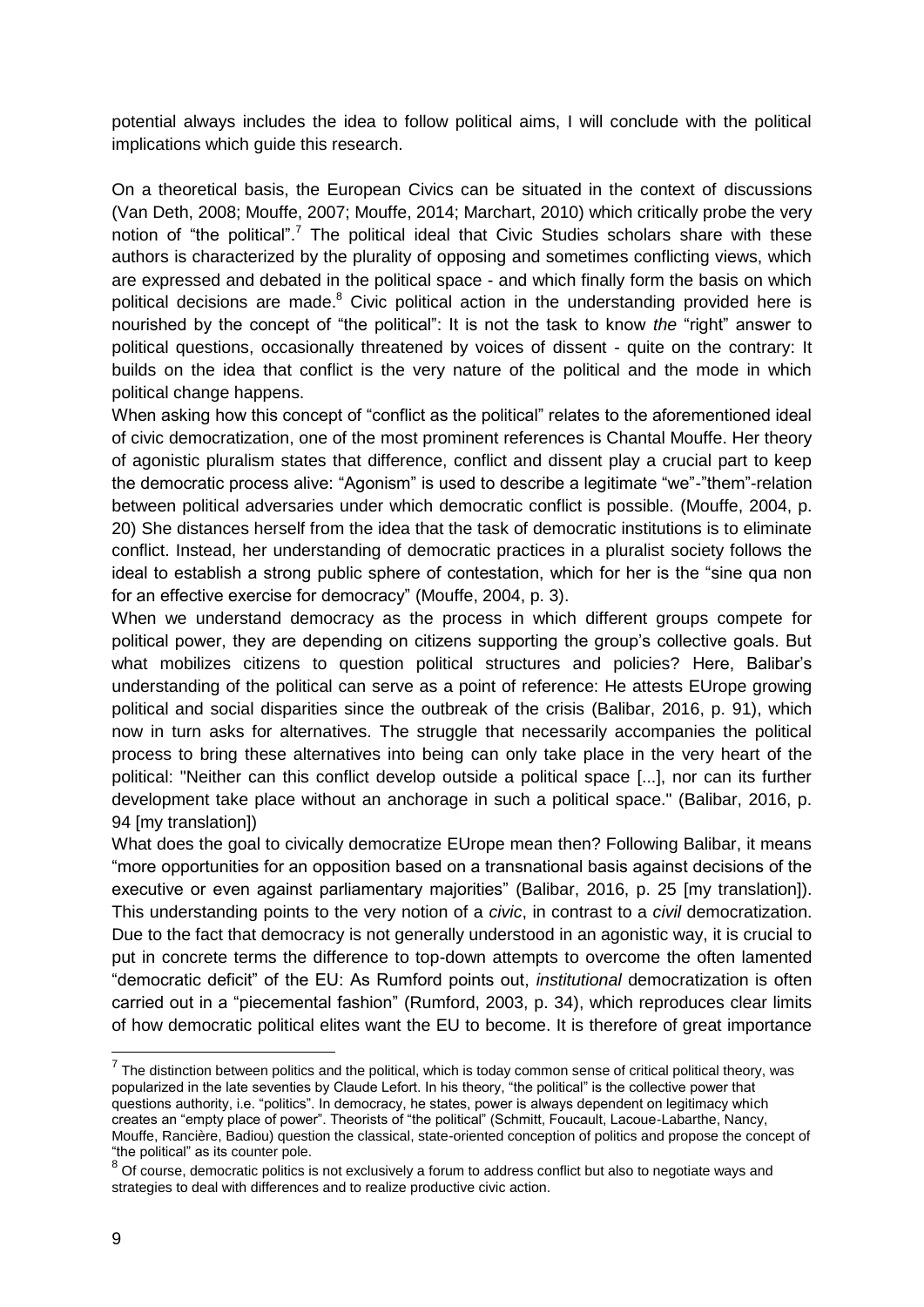to make clear that *civic* democratization of EUrope is closely intertwined to the understanding of "conflict as the political". I would even state that this is the necessary starting point for posing the question under which conditions a civic democratization becomes realizable, or, in the terms of Civic Studies: "from initially impossible [...] [to] merely difficult". This does not mean that I don't agree with studies stating that the absence of a lively European civil society contributes to the democratic deficit of the European Union. (Rumford, 2003, p. 26) But what is of interest here is the *civic* potential of conflict for EUropean democracy. In short, my main focus is "how" democratic alternatives to the current EUropean status quo can be co-created through conflict.

I see Civic Studies as a great contribution to both political and academic questions on civic engagement and the empowerment of citizens. However, the field lacks of a serious encounter of the functions of conflict in liberal democracies. It would benefit from integrating conflict theory, in which conflict is regarded as a force for both civic identification and mobilization. Civic Studies is very compatible with some of the key assumptions of conflict theory, in the way that it regards citizens as active political subjects who are not just consenting to the status quo of the political community they live in. In that sense, it is closely connected to the aforementioned concept that highlights political conflict as a substantial part of the political sphere. This understanding builds on well-known authors like Coser, who (just like Simmel earlier (1908)) sees conflict as a form of socialization (Coser, 1956, p. 31) and is interested in "the functions of social conflict" rather than its contents or its causes. Taking this as a starting point, I will outline the role of conflict for the creation of a European Civics.

Following Coser in the search for the integrative forces of conflict, at least three connecting points to the Anti-TTIP-protests can be mentioned here. This is where the added value of conflict theory for researching civic conflict becomes visible: First, Coser states that conflict may lead to new institutional structures. He outlines the possibility to re-establish unity or even to establish relationships where no relation existed before. (Coser, 1956, p. 69, 73) Using the example of the Anti-TTIP-movement, new formations and coalitions between unrelated or even antagonistic groups were created based on the understanding that their members have the collective interest to "STOP TTIP"<sup>9</sup> and engage against a common opponent (f. ex. US and EU institutions, corporate power representatives). Here, a profitable field of research for Civic Studies opens up asking under which conditions a collective civic consciousness may arise. Second, conflict revitalizes social norms and creates a new framework of rules (Coser, 1956, p. 155 f.) (and windows of opportunities, Civic Studies researchers would add) since it leads to a modification and creation of how we understand our shared political environment, such as the EU. In the case of the Anti-TTIP-protests, this brings the question of European civicness back to the fore: Which European citizens do we want (to be)? Third and last, when having in mind the democratic crisis of the EU, Coser is a helpful ally to remind us that it is wrong to think that a relationship free of conflict is a sign for *not* having disruptive elements. The very opposite can be the case: The occurrence of conflict can indicate and maintain the democratic strength and stability of a relationship, since conflict can serve as a balancing mechanism. This is the shift of perspective that asks for potential in conflict, which I will advocate in the following using the example of the Anti-TTIP-Protests.

<sup>&</sup>lt;sup>9</sup> https://stop-ttip.org/?noredirect=en\_GB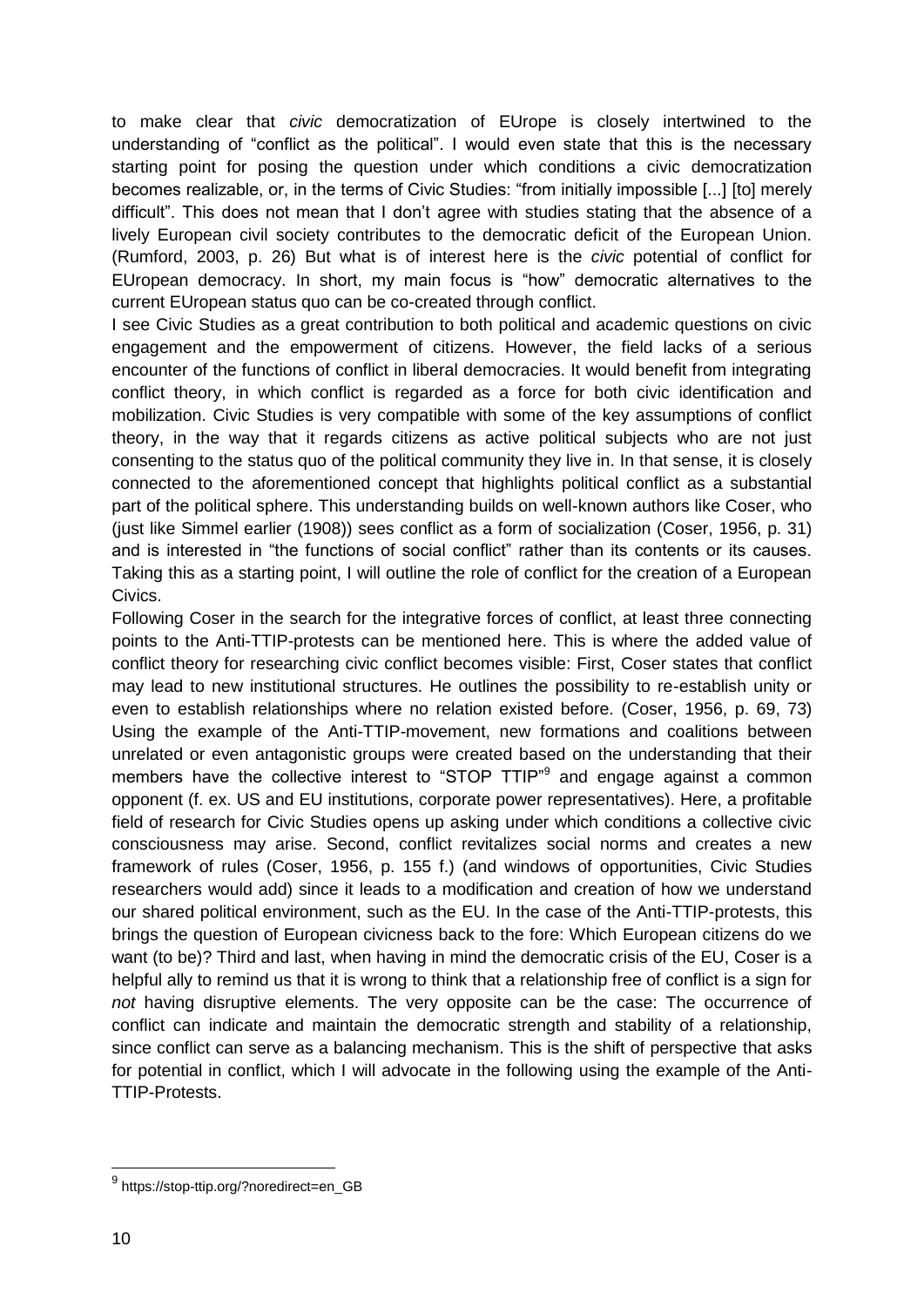It is crucial to note that asking for the potential is just one characteristic of Civic Studies, however, when it comes to the discourse on the so-called "European crisis", it is of central importance. Because it helps to highlight possibilities of alternative futures envisioned by the citizens themselves as well as to carve out the existing potential on the way to a more civic EUrope. I focus on the *potential* of the TTIP-conflict because I assume that citizens have the capacity to influence its course and outcome. Therefore, I approach this specific venue of civic engagement, i.e. EUrope, asking how it can become a more civic space. This refers to my normative claim that this conflict surrounding TTIP holds the potential to give rise to a European Civics. To explore this, Civic Studies stands out from the traditional research interest and research questions when understood as a science of social potential: "The key is the idea of difficulty" (Soltan, 2014, p. 12). Karol Soltan expands on the aim of potentialoriented social science: "We turn something that was initially impossible into something that is merely difficult, and then we reduce this difficulty further." (Soltan, 2014, p. 12) The very fact of exploring and supporting the social potential of situations is what distinguishes Civic Studies from an exclusively problem-driven or theory-driven approach: While the latter is mostly incompatible with the claim for practical relevance in Civic Studies, a problemoriented science differs in terms of its epistemological aspiration: Instead of merely identifying *what is* the problem, a potential- and solution-oriented approach seeks to understand *what should be* the alternative and *how* can it be archived. While this is no criticism of a problem-oriented approach in general, it can absolutely be understood as a reaction against the risk to reproduce the power relations between practical knowledge and academic knowledge: For example, if the researcher is the one who identifies a "deficit" that needs to be corrected without having any contact to the people presumably affected by it.

When looking at TTIP from a the potential-oriented perspective, we see that the conflict has the potential to redistribute power towards the citizens. The context of a perceived European crisis cannot be ignored: The crisis discourses and realities framed the Anti-TTIP-protests from the very beginning and the citizen's low level of trust influenced the formation of the Anti-TTIP-movement. The aforementioned dimension of the political crisis of the EU, the lack of trust in EU institutions by its citizens, is mirrored in a Eurobarometer Study from fall 2014. It shows that trust in EUropean democracy is particularly low for TTIP opponents: Only 4% of the German TTIP-opponents asked were content with the democratic functioning of the EU system, while 43% were dissatisfied. Likewise, 42% respondents do not see their voice is heard in the democratic process of the  $EU^{10}$ . If concerns about transparency in the TTIP negotiations are interpreted as a proxy for trust, the low level of trust supported citizen's critical attitude towards EU initiatives in general.

Despite this general discontent and lack of trust, I state that the manifestation of a conflict between citizens and the EU has fostered the formation of the Anti-TTIP-movement: When the protest against TTIP was growing in 2014, the organization "STOP TTIP" launched a European Citizen Initiative (ECI) against TTIP. If accepted, this democratic mechanism allows EU citizens to participate directly in the development of EU policies. In regard of the growing opposition against TTIP, the EU was unsure what to expect from its citizens, a fact that became most clearly visible in the rejection of the European Citizen Initiative in 2014 due to "formal" reasons.<sup>11</sup> This event was the kick-off for the formation of a European

 $10$  EB 82, country report Germany (2014)

 $11$  Only recently a judgement of the ECJ confirmed the legality of the ECI:

<sup>(</sup>https://curia.europa.eu/jcms/upload/docs/application/pdf/2017-05/cp170049en.pdf)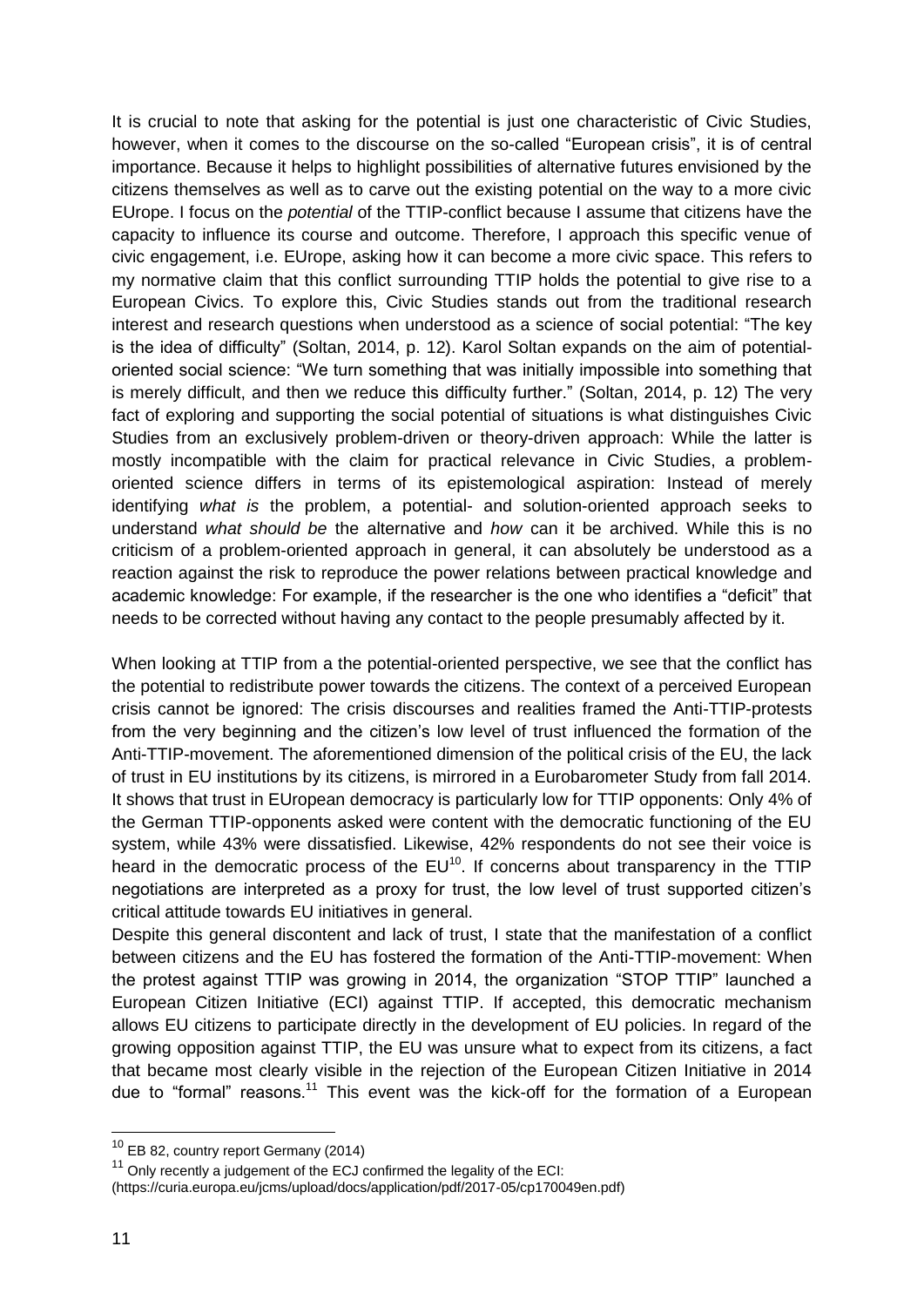movement against TTIP, due to the fact that it was the very moment, when conflict parties were constructed. Apart from the legal question if the rejection was justified or not this was a central moment for the unification of the very diverse landscape of TTIP-critics in the Anti-TTIP-movement. In democratic terms, those citizens felt pushed away by the Commission and saw their concerns not being recognized. This reactivated the gap between 'the people' and 'the politicians' which has already deepened during the years of crisis. A quote by John Hilary, a member of the "STOP TTIP" citizens' committee, expresses this formation of opposition: "*The 3 million signatures collected for this petition shows that the people of Europe stand firmly against these corporate driven trade deals. The people of Europe have spoken, the politicians must no longer turn their backs on their constituents*" [all my emphasis]. (EurActiv, 2015)<sup>12</sup> This quote illustrates both, the aforementioned feeling of rejection and its reaction to it: A formation of a collective of European citizens fighting against the policy of the EU institutions. This suggests that the conflict surrounding TTIP has the potential foster a stronger unity of citizens. It also reactivated and possibly broadened the gap between "Brussels" and "the citizens" which made the situation even more conflictual.

In sum, I understand Civic Studies as potential-oriented research which asks for the conditions, processes and strategies of a civic phenomenon. In the case of the Anti-TTIPprotests this means to ask for the conditions, processes and strategies which enable the cocreation of a European Civics. But it is important to note that the aim is not merely to understand, but to dig deeper and pose the question: How can we exploit this potential of conflict further? The difference to other fields of research is thus, that Civic Studies does not only focus on the analysis of problems that occur, but asks for civic potential and seeks to develop strategies in order to deal with the problems identified in the first step.

By following this approach, my research on the TTIP-conflict not only contributes to the understanding of the Anti-TTIP-protests and their meaning from the perspective of European citizens. When taking seriously the search for the potential of this conflict, it may increase the visibility of an example of effective European civic work that has long been lamented as deficient. The common narrative of "the European citizens" draw a pessimistic picture of their political participation sometimes even pathologizing their political apathy. (Görlach, 2016)<sup>13</sup> Stating that citizenship is a "hollow" and "meaningless" (Jones & Gaventa, 2002, p. 1) idea for most parts of the European population, the citizen's "disillusionment" is accused to contribute to the "crisis of legitimacy" of the EUropean institutions. What is often left out of that narrative is a trend towards direct intervention in political questions that can be observed in movements like the Anti-TTIP-protests. They demand more rights to direct participation; however, in contrast to the loud and omnipresent lamentations of the "un-political" European citizen, "this participation is effectively depoliticized" (Jones & Gaventa, 2002, p. 14). A potential-oriented perspective questions the narratives of European citizens limited to the extremes of either political apathy or populist radicalization of European citizens. By asking for potential, I seek to overcome these simplified analysis and outline a concept of citizenship that is neither victimizing the citizens as powerless puppets of a neoliberal and corporate-driven political elite, nor blaming them as an apathetic, indifferent or dismissive (homogeneous) mass. This narrative starts off from the specific institutional design of the EU and I state that it therefore cannot be resolved without recognizing the specifications that

 $12$  John Hilary, executive director of War on Want, quoted in an article by EurActiv, 2015

<sup>13</sup> Newspaper article, headlined: "Europe needs better citizens" by Görlach, 2016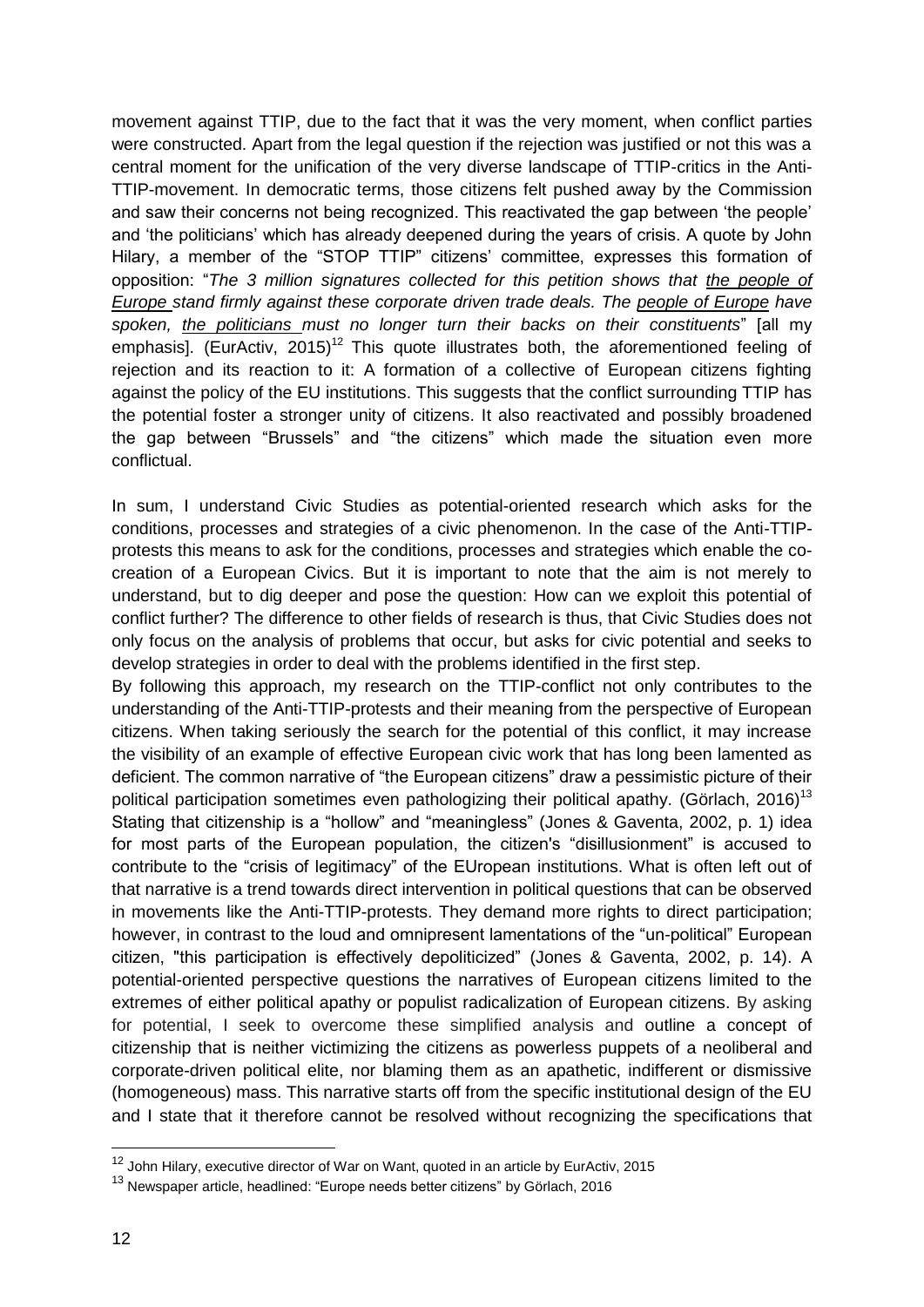result from that. Due to the fact that the EU is not merely a market union or a state, the unique political construction of the EU is often referred to as a "birth defect" (Balibar, 2016, p. 47). However, I am interested in the question how the characteristic design of EUrope (and here I also refer to historical, cultural and institutional dimensions) opens windows of opportunity for citizens ready to act, in short: Which potential holds the EUropean dimension to co-create a self-understanding of citizens different from the one we see on a national level? While I agree that visibility alone is not sufficient to create a collective selfunderstanding as European citizens, it nevertheless contributes to the co-creation of a community of active European citizens - the European Civics.

#### 3. Civic Performance as political Socialization

In the following section, I will highlight the interconnectedness of the two aspects selfunderstanding and protest experience. Before I elaborate on the effects of civic performance for the self-understanding as a European citizen, I want to deepen the understanding of the scientific value that Civic Studies adds to this question. I argue that the key is the aforementioned focus on civic potential that allows for a research that goes beyond political problems that are met by academic explanations. This search for potential (and strategies to exploit it) addresses the standing debate over agency and structure in the social sciences: Scholars of Civic Studies would stress that human action is embedded in a world where power structures are at work - but it is crucial to understand that they, too, are a result of human action. In its framing statement, the "civic intellectual community" acknowledges: "human action is partly a product of causal structures" (Boyte et al, 2007, p. 2) - but also of skills<sup>14</sup>. Therefore, Civic Studies deals with the theoretical question which skills and conditions are needed to redesign apparently casual and often naturalized factors. Again, the Civic Studies framing statement says that "action is a product of skills, not simply causes", meaning that citizens equipped with skills can design and redesign the system of causes. (Boyte et al, 2007, p. 3) While it is obvious that agency plays a crucial role in Civic Studies, citizens are regarded as "both ruled and rulers" (Boyte et al, 2007, p. 3) of the structures they live in. When having the relevant skills and capacities<sup>15</sup>, citizens are capable to redesign the structures of power - and this is what Civic Studies claims to develop.

In this sense, Civic Studies does not merely research or even concede citizen's agency - the goal is to develop ways to foster this civic agency. Researching the conditions under which a formation of a European Civics is possible, scholars of that field hope to find ways helpful for citizens in this process of creation. Going back to the example of the Anti-TTIP-protests, Civic Studies scholars would research skills and capacities, meaning which personal abilities and which technical prerequisites are needed to make people go on the streets against TTIP. However, I stress the importance to first understand what is needed to become an active European citizen: What makes citizens feel the need to re-design EUropean policies as well as political power structures when raising their voice against TTIP in protests? I would state that the focus on skills and capacities is just one way to understand how a European Civics comes alive; an additional perspective asks which self-understanding is needed to take into consideration to eventually use these skills, asking: *What kind of self-*

<sup>&</sup>lt;sup>14</sup> Some of them inherited, some teachable.

 $15$  "Relevant" are not only reasonable and instrumental skills to achieve the ends wanted, but also the capacity to reflect on appropriate means and their potential outcomes. (Boyte et al., 2007, p. 3)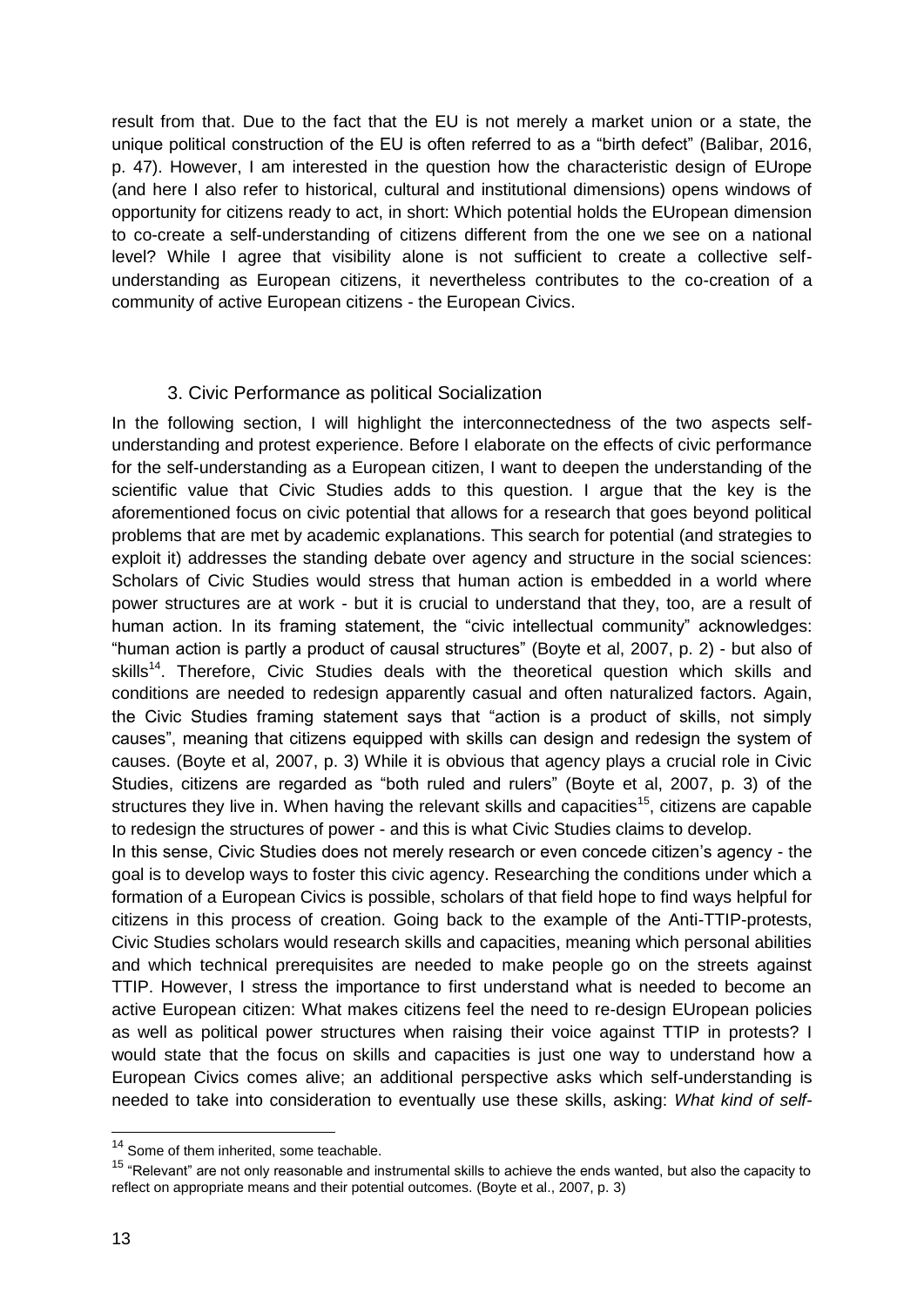*understanding translates into civic action? And, equally important, how is this transformed, altered or reproduced through civic action? And finally: Why are conflicts on the transatlantic negotiations of a Transatlantic Trade and Investment Partnership (TTIP) an insightful and useful case to examine the experiential construction process of self-understandings as European citizens?* These are questions I seek to address in the next part of the chapter.

To understand how the self-understanding as a citizen and civic protests are intertwined, the term "civic performance" is a useful device. In his article on "A definition of "civic"", Peter Levine detects different definitions of the term from the literature and thereby identifies its wide and blurry spectrum of usage. (Levine, 2016) One perspective highlights the meaning of "civic performance": "Civic life offers spaces for people to perform and to be recognized by others." "Performance" must be understood as a negotiation process in which the selfunderstanding of a group is portrayed publicly, whilst "the outside" recognizes and/or questions this performance - and thereby keeps this identity building process going. To "display characters" (Levine, 2016), as Peter Levine calls it, is a substantial aspect of an identity building process. In the case of my research on active TTIP-opponents, public protests are performances which constitute (and potentially irritate or change) their selfunderstanding as European citizens, i.e. their civic identity. Protest performance is displayed in different forms of civic engagement used by Anti-TTIP-activists, such as demonstrations, meetings and conferences, Days of Action, and artistic events. The study of such performative action is the idea that transnational social cohesion cannot purely rely on a cognitive understanding about the causes, problems and objectives. Instead, collective actions play an important role for cohesion, both in everyday life as well as in extraordinary activities: Personal exchange and sharing negative and positive experiences create trust and form a distinction from "the other". (Rucht, 1995) Therefore, protest is as much a signal to those being in power, as it is for internal cohesion.

How can we relate this concept of civic performance to the construction of a civic selfunderstanding? Starting from the premise that "The construction of the citizen is in part a construction of an identity" (Haste, 2004, p. 421), I will outline first what I mean by "selfunderstanding as a citizen" and second, how this goes together with the multiplicity of pluralist societies - which is understood not as a threat but as an opportunity to unite European citizens. If the construction of European citizens is a construction of an identity, it implies that *acting* and *feeling* as (in contrast to *being*) a citizen is not an individual act that can be understood in terms of pre-existing values and beliefs of the individual only. Instead, a civic self-understanding is a continuous process of mutual influence between the self and the political world- connected through the realm of experience. We see that acting and feeling as a citizen instead of being a citizen is by no means a private thing but always the involvement in collective co-creation: During the process of political action, values and beliefs are put into practice and are thereby re-formulated in public. Therefore, it is of special interest how civic identity is shaped in the very moment of conflict in which different understandings of the political world collide and mingle.

In protest action, civicness can become part of the self, given that it is experienced and reflected: This is exactly what is meant when I refer to a civic self-understanding: ""how people see themselves as citizens and act upon this" (Jones & Gaventa, 2002, p. 13). It has to be clear that to act and to feel as a citizen can be both, result and cause of the protest action. In fact, if protest is experienced (however not necessarily reflected in that stage), it always impacts a person's civic self-understanding: Neither can a person experience without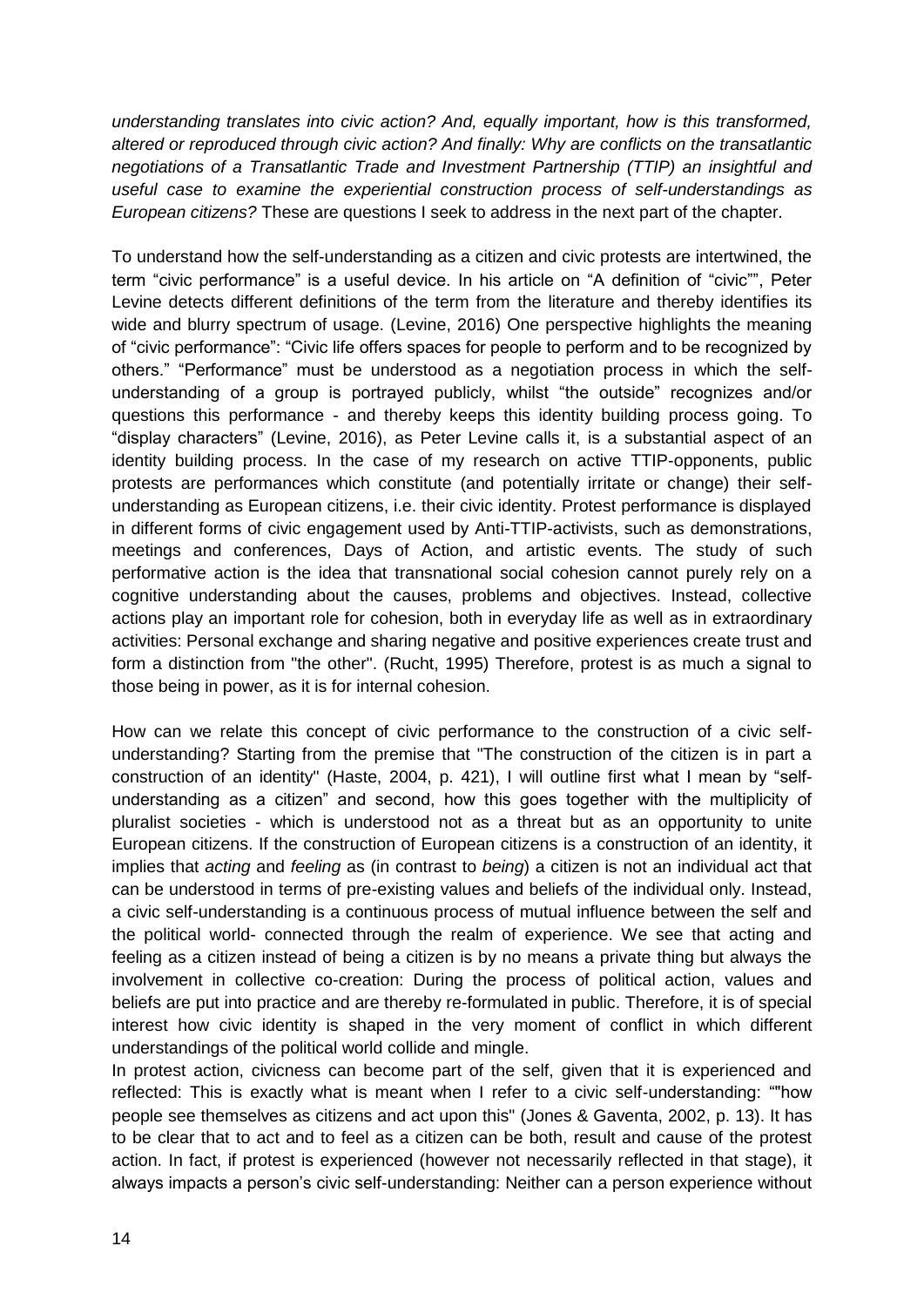being involved emotionally nor can the person's initial understanding of acting as a citizen (as we assume that experiential learning is always collective) remain unchanged. Having said this, I follow Jones and Gaventa who propose an understanding of citizenship which takes as its starting point the concept of agency: "conceptualizing citizenship as agency gives a central role to the individual's self-identity as a citizen, and emphasizes the thought and action, which this enables." (Jones & Gaventa, 2002, p. 6) In the example of a community project, Jones and Gaventa illustrate how workers of a company developed civic identities when experiencing themselves as "active agents of their own affairs" (Jones & Gaventa, 2002, p. 6). Coming back to the introductory quote, for the construction of their civic self-understanding it was essential for those workers to play an active role in defining this identity - and eventually to use it as an instrument for change.

What stands out is that identity is crucial to generate the feeling of being *of* a community, instead of being *in* a community. (Saltmarsh, 1995, p. 20) This underlines my understanding of active European citizen who are *taking* part in a community that I call a "European Civics". It highlights the emotional component of collective political action (Mouffe, 2000, p. 104) and thereby contrasts with passively *being* part of a community. Having pointed out collectiveness as one of the main characteristics of identity construction, this brings us to the necessary question how civic self-understanding can emerge in the pluralistic societies we live in. Does multiplicity stand in opposition to the construction of a collective identity and how?

To critically investigate the danger to essentialism and homogenization of citizens under a "veil of ignorance" (Mouffe, 2000, p. 26), Chantal Mouffe's concept of agonistic pluralism seems to be a useful starting point. To understand the way Mouffe provides an answer to the tension between collective identity and plurality in modern societies it is useful to have a look at how identity is understood in her terms: Mouffe argues that identity is a sum of subject positions, which come into being through dominant categories that the individual is confronted with, such as: being a woman, being an activist, being homosexual, being a person of color, being European... Each of these dimensions is shaping the others, subject positions influence and often even control the way in which people behave - in order to meet socially expected norms. A group identity emerges in the process of identification with others who have similar subject positions. (Jones & Gaventa, 2002, p. 6) The political dimension of this process is what happens in collective political action against TTIP when this particular subject position - being a European citizen - becomes dominant in the moment of protesting: The "European" dimension of an individual's political identity is practiced in citizen action, and at the same time the collective European identity is constructed and re-constructed. Identification with the group becomes possible through the construction of a clearly competitive and potentially conflictual definition of a collective "we" in contrast to "them". In her understanding, this "vibrant clash of democratic political positions" is the indicator for a flourishing democracy of pluralist societies. This makes clear why Mouffe rejects the consensus-oriented Habermasian model of deliberation: "Too much emphasis on consensus and the refusal of confrontation lead to apathy and disaffection with political participation" (Mouffe, 2000, p. 104).

In this last section, I bring together the concept of civic self-understanding and civic performance exemplified in the case of Anti-TTIP-protests following the question: Why are conflicts surrounding TTIP an insightful case to examine the experiential construction process of self-understandings as European citizens? The idea that Pan-European issues could lead to a European public sphere was and still is extensively debated in academia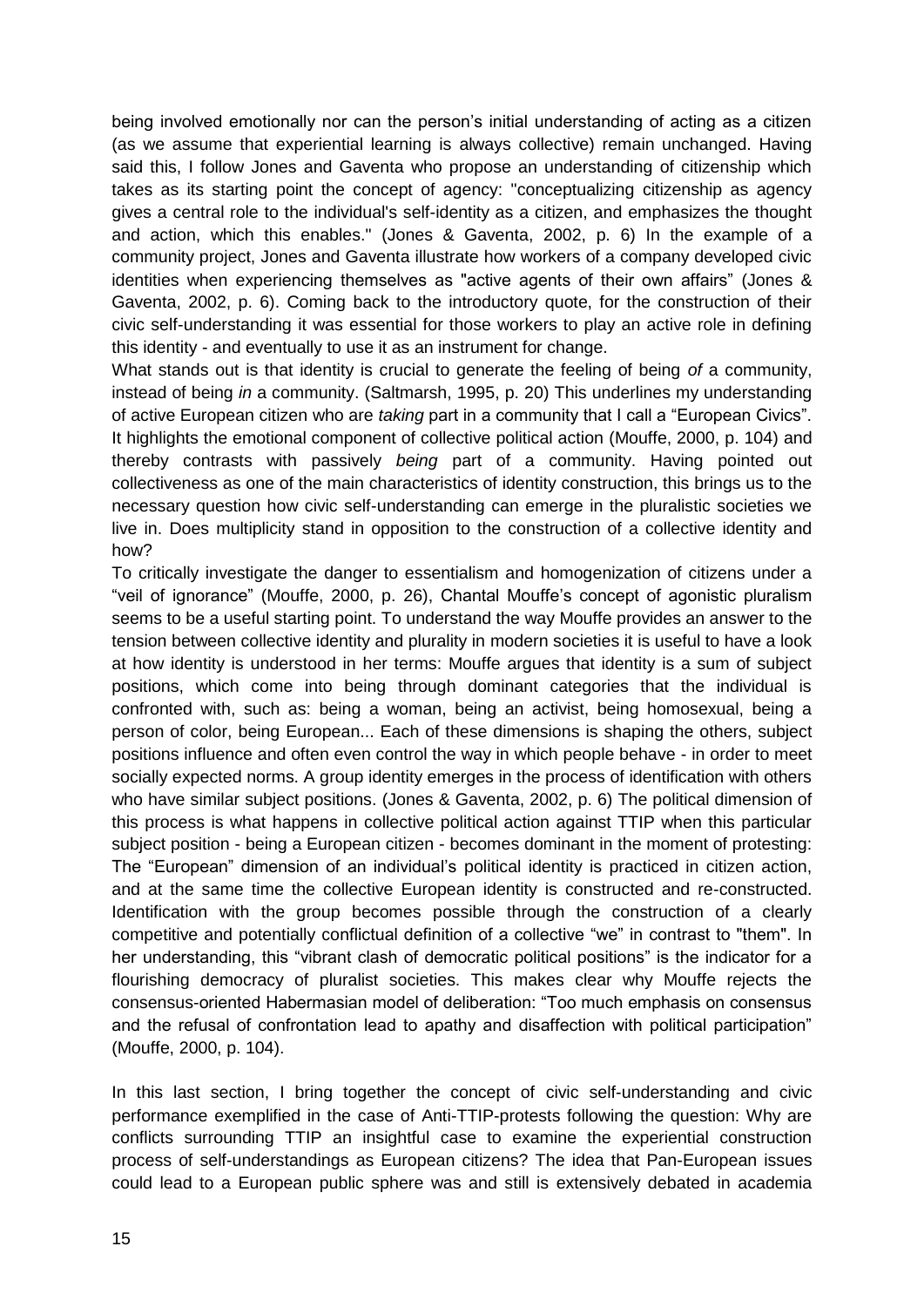(Habermas, 2001; Habermas, 2011; Rumford, 2003; Bostanci, 2014; Delanty, 1995), but neither EUropean topics nor transnational networks of elites were able to launch a sustainable European identification process until today. What makes the Anti-TTIP-protests an interesting case is the fact that the movement articulated a transnational civic vision of EUrope in contrast to the neoliberal agenda of the EU and the so-called "American way of life". In the center of the debate they put the "European citizen", who is constructed as pro-European and EU-critical. This rapidly mobilized people to join the movement: When in October 10th 2015, 50.000 people flooded the streets of Berlin against TTIP it was the largest demonstration since the break out of the Iraq war. But Anti-TTIP-protest is in no way only a German phenomenon. In other civil societies throughout Europe, critical debates surrounding TTIP can be observed. While multiple national groups united against TTIP do not yet form a European movement per se, the processes of Europeanization of protest action soon lead to the (self-organized) European Citizen Initiative (sECI), a political mechanism of the European Commission to participate directly in the development of EU policies. After only one year, the sECI counted 3,3 Million signatures against TTIP, which shows that there is doubt and resistance against TTIP in all 28 EUropean countries. As I argued earlier, this sECI brought together 500 organizations in protest against TTIP and hereby launched the creation the movement against TTIP. Its European framework supported the movement building process and politicized a self-confident and active, critical mass under the common goal to "STOP TTIP".

Speaking of performative action, European Days of Action as well as demonstrations, that take place at the same time in different European places, can serve as an example. Such events strengthen the sense of community due to the strong emotions they evoke especially when there is a lot of support to it such as in most of the Anti-TTIP-protests. Studies on anti-corporate protests show that collective action evokes emotions like anger, as well as joy and euphoria; feelings that strengthen the group identity through their common experience. (Juris, 2008, p. 63) Protest forms differ in their emotional intensity: Artistic forms of action, such as the "Tango against TTIP" at the demonstration in Berlin, are emotionally more intense than classical forms of protest such as the collection of signatures during the European Citizen Initiative. In addition to the emotional intensity of the demonstrations and European Days of Action, these actions keep another important resource of collective identity building: They are the building blocks of a joint movement narrative - both for those the inside and the outside of the movement. To be more precise, the (biggest) demonstration against TTIP that took place in Berlin on 10th October 2015 as well as the collection of almost 3,3 million signatures in one year is the basis of the movement's founding myth.

The analysis of the Anti-TTIP-protests reveals parts of the puzzle of how a civic identity can be co-created in collective, transnational protests. We have seen that the feeling to be part of a European movement against TTIP evokes a sense of a civic "we". To co-create this civic self-understanding as a European citizen, people need the lived, personal experience to develop this potential further.

#### 4. Civic Studies as a normative Science

Having in mind the practical-political impetus of civic research (which I elaborated on in the previous chapter), we need to turn attention to the fact that potential-oriented research with a practical aim is always bound to normative requirements. What follows from this normative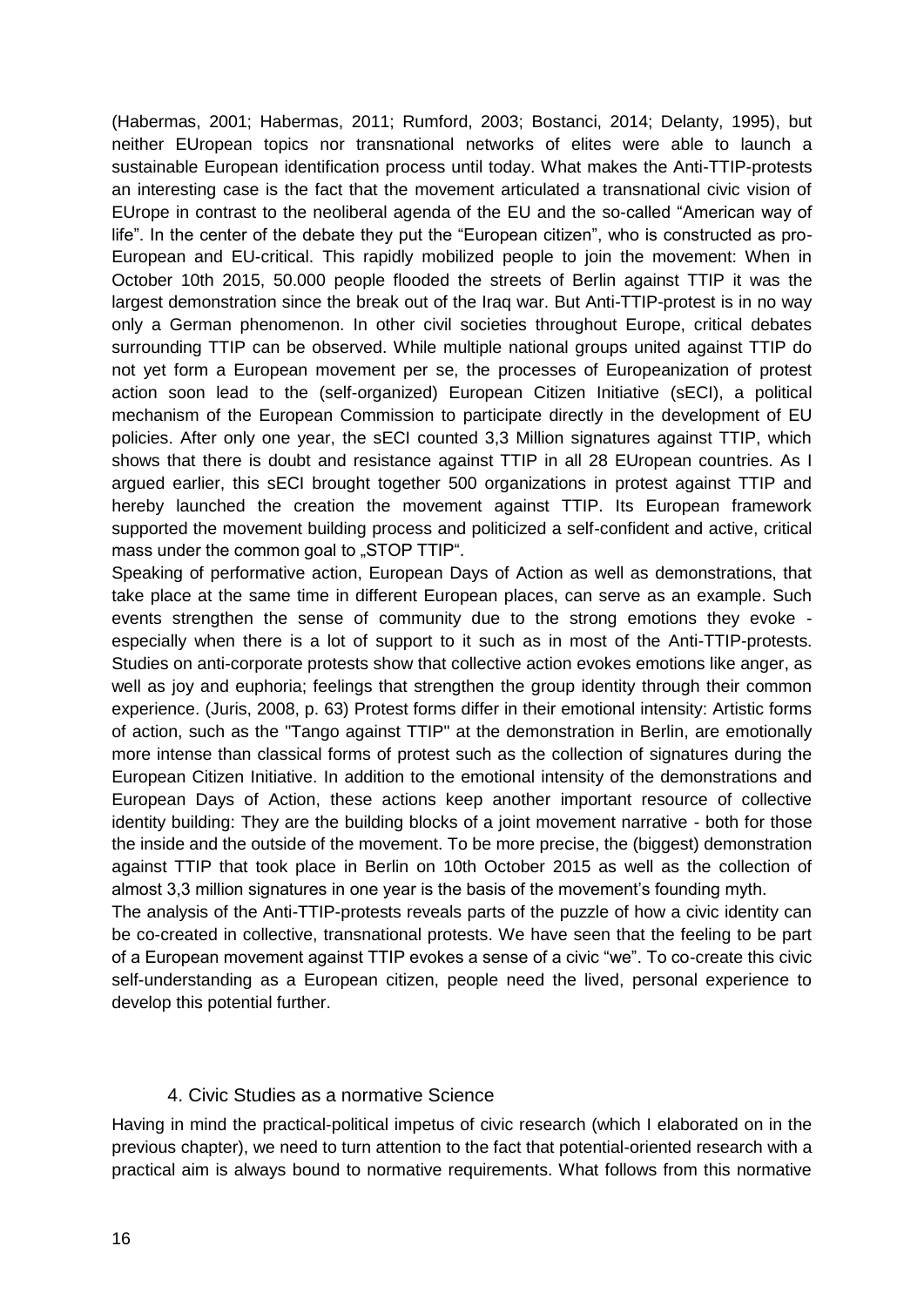dimension in civic research is the very need to ask *which form* of civic engagement is aimed to strengthen. After having outlined the normative framework of Civic Studies in the first part, the second part of this chapter consists of transferring these insights to the actual Europeanwide trend towards populism.

Civic Studies makes research in the sense that it asks: *What happens, what makes life better and what works?* It assumes the entanglement and thereby the mutual interference of the three aspects facts, values and strategies. (Levine, 2014, p. 4f.) The latter, research on strategies, implies the assumption that "human ideals are vague, distorted, and weak." (Soltan, 2014, 13) As I pointed out in the last chapter, when asking "*what works*" the task is to find strategies that guide civic action, weaken distorted forces and strengthen the ideals embedded in civic action. When asking "*what happens*" in today's Europe, narratives of multiple European crises are put on the plan: an economic crisis, a crisis of solidarity, a crisis of democracy, a crisis of legitimacy, an identity crisis... (Weiler, 2011; Delanty, 2013; Delanty, 2014; Murray-Leach, 2014) Unsurprisingly, "political alienation" and "shrinking citizenship" (Boyte & Scarnati, 2014, p. 87) are regarded as an alarming consequence also by Civic Studies scholars. When asking "*what makes life better*", the current state of the EU with its aforementioned symptoms emphasizes the need to study and to empower European citizenship and the political practices that follow.

Besides researching empirical facts and practical strategies (that include skills and capacities), civic research therefore asks for moral reflection. Against the assumption that value-free science and the exclusion of value commitments from politics are possible, Civic Studies would advocate for the potential it harbors, especially when normative claims cause conflicts such as in the Anti-TTIP-protests. Civic Studies is a *normative* science in the sense that it treats norms and values as insightful factors of science as well as political engagement: Norms are understood here as "the grammar of society" (Altinay, 2013, p. 84). Consequently, Civic Studies scholars distance themselves from the dominant objective in social sciences to do "value-free" research, in which values and norms are regarded as biases that have to be minimized or disclosed. (Levine, 2012, p. 33) It similarly criticizes the aim to research people's values as opinions or tastes that have to be investigated, but to diminish the moral reflection on it: "to say that morality is a mere matter of opinion is to deny the existence of vice and evil" (Levine, 2014, p. 4). Therefore, scholars of Civic Studies would state that the possibility and desirability of an "unbiased" ideal of science has to be rejected. Instead, they would ask for the critical assessment and moral legitimation of values and see the citizens accountable for that. This includes the step to scrutinize the ends of civic engagement. It thereby criticizes research that is only concerned with the question how to reach the ends [in](http://de.pons.com/%C3%BCbersetzung/englisch-deutsch/in) [the](http://de.pons.com/%C3%BCbersetzung/englisch-deutsch/the) [best](http://de.pons.com/%C3%BCbersetzung/englisch-deutsch/est) or likeliest [way](http://de.pons.com/%C3%BCbersetzung/englisch-deutsch/way) [possible](http://de.pons.com/%C3%BCbersetzung/englisch-deutsch/possible) [–](http://de.pons.com/%C3%BCbersetzung/englisch-deutsch/%E2%80%93) without asking what the ends [are.](http://de.pons.com/%C3%BCbersetzung/englisch-deutsch/are) What follows from this presumption is the need to teach skills to elaborate the aims critically, as well as to achieve them.

Therefore, a crucial question is *which form* of civic engagement is aimed to strengthen and to develop. This question is of special importance in times of rising populist movements all over EUrope who claim to speak "in the name of the citizens". In the following digression, this trend will be examined using the examples of actual populist phenomena and their rhetoric. By comparing these self-proclaimed "citizen's representatives" to the normative claim of Civic Studies, I hope, this will help develop a more clear-cut idea of what "Civic Studies as a normative science" means.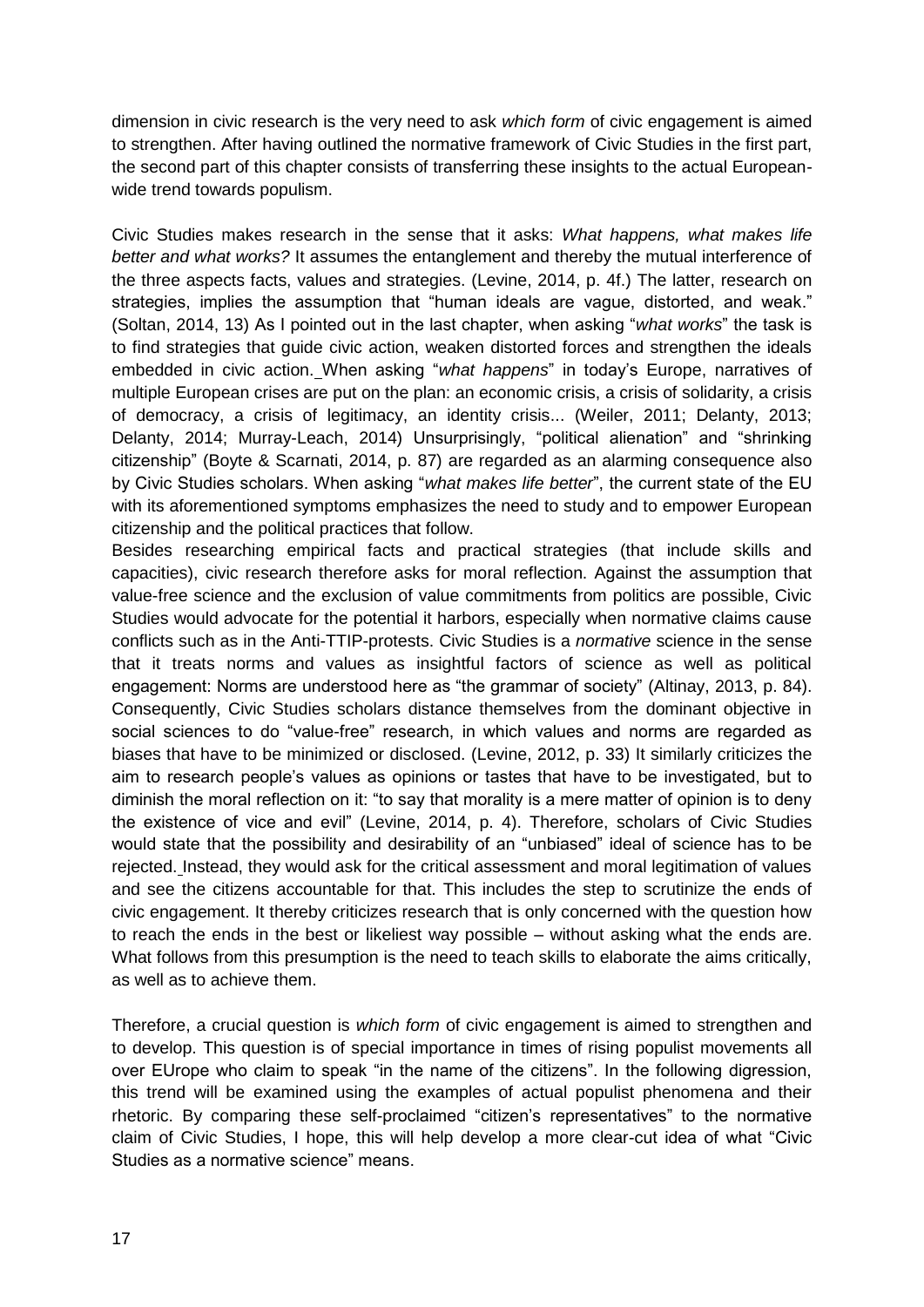In the following, I will argue that civic engagement in the understanding that is promoted here stands in opposition to the excluding and subjugatory approaches to politics that can often be found in populist narratives. This can be understood when looking at the rhetoric of the populist claim to represent the citizens. In the definition of populism that Müller suggests, the main characteristic is not the anti-elitist critique, as widely assumed. It is the very claim to represent the "true" people, the "real" citizens, the silent mass. (Müller, 2016) Examples can be found in the two most recent populist campaigns; namely, in Donald Trump's campaign and in Nigel Farage's victory speech on the EU referendum for his "Leave"-campaign. Trump created in his speech a clear division between "his" and "the other" people, saying: "The only important thing is the unification of the people, because the other people don't mean anything,"<sup>16</sup>. The "other people" are those who, went the subtext, are not his supporters which is the majority of American citizens. Nigel Farage, former leader of the UK Independence Party (UKIP), used a similar rhetoric stating that the Brexit was a victory for "the real people, for the ordinary people, for the decent people"<sup>17</sup>. The most striking difference to the Anti-TTIP-protests is that these movements gain their power from claiming an exclusive and superior status for some citizens.

Another striking example is the Pegida movement in Germany that claims to represent the "Patriotic Europeans Against the Islamization of the Occident".<sup>18</sup> At first sight, their slogan "We are the People!" appears to match the anti-elitist and bottom-up ideal of civic politics. But the decisive difference becomes outstanding when scrutinizing the ends of this specific form of civic engagement: First of all, Boehnke and Thran state that "It is a sentence that excludes foreigners, who are not meant by the word "we"" (Thran & Boehnke, 2015, p. 198). Second, the "Europeans", that become active and politically engaged here, differ from the Anti-TTIP-protestors in the desire to construct a EUrope of nation-states as a "community of "homelands"" (Thran & Boehnke, 2015, p. 192), which are ethnically and culturally homogeneous. (Thran & Boehnke, 2015, p. 200) Another example that contains this trend to re-nationalize EUrope is the concept of "Occident" (German: "Abendland") that is used by Pegida. As the German historian and anti-Semitism researcher Prof. Dr. Wolfgang Benz (Technical University of Berlin) points out in his book, this concept has always been a slogan used for demarcation according to the historical situation – against the Orthodox Church, Islam or Bolshevism. (Benz, 2012)

In performing practices of "othering" and building hierarchies, populist leaders - and this refers to the compelling argument made by Chantal Mouffe - divide the society into enemies instead of adversaries. (Mouffe, 2014, p. 28) Mouffe argues that populism contrasts the agonistic concept of domestication: In agonistic politics, political conflicts between adversaries are seen as democratically useful, while conflicts between enemies are antagonistic and therefore often result in violence. We have seen that populist movements (such as Pegida) contrast the ideal of a "more civic Europe" provided by Civic Studies. Therefore, the mere statement that "Civic actions are actions of engagement in the interest of a common good and guided by principles and values" (Harvard, 2013, p. xv) falls short to make explicit the inclusiveness and emancipatory impetus of Civic Studies. So far, this quote underlines the representative character of the engagement by acting in the name of a collective (Pegida would see themselves as representatives of the "Patriotic Europeans")

<sup>16</sup>https://www.washingtonpost.com/news/worldviews/wp/2017/02/06/trumps-populism-is-about-creating-divisionnot-unity/?utm\_term=.eb051ce409b4

<sup>17</sup> https://www.theguardian.com/commentisfree/2016/jun/24/nigel-farage-ugliness-bullet-fired

<sup>&</sup>lt;sup>18</sup> For an analysis of "The value-based Nationalism of Pegida", I would recommend the eponymous article by Thran & Boehnke, 2015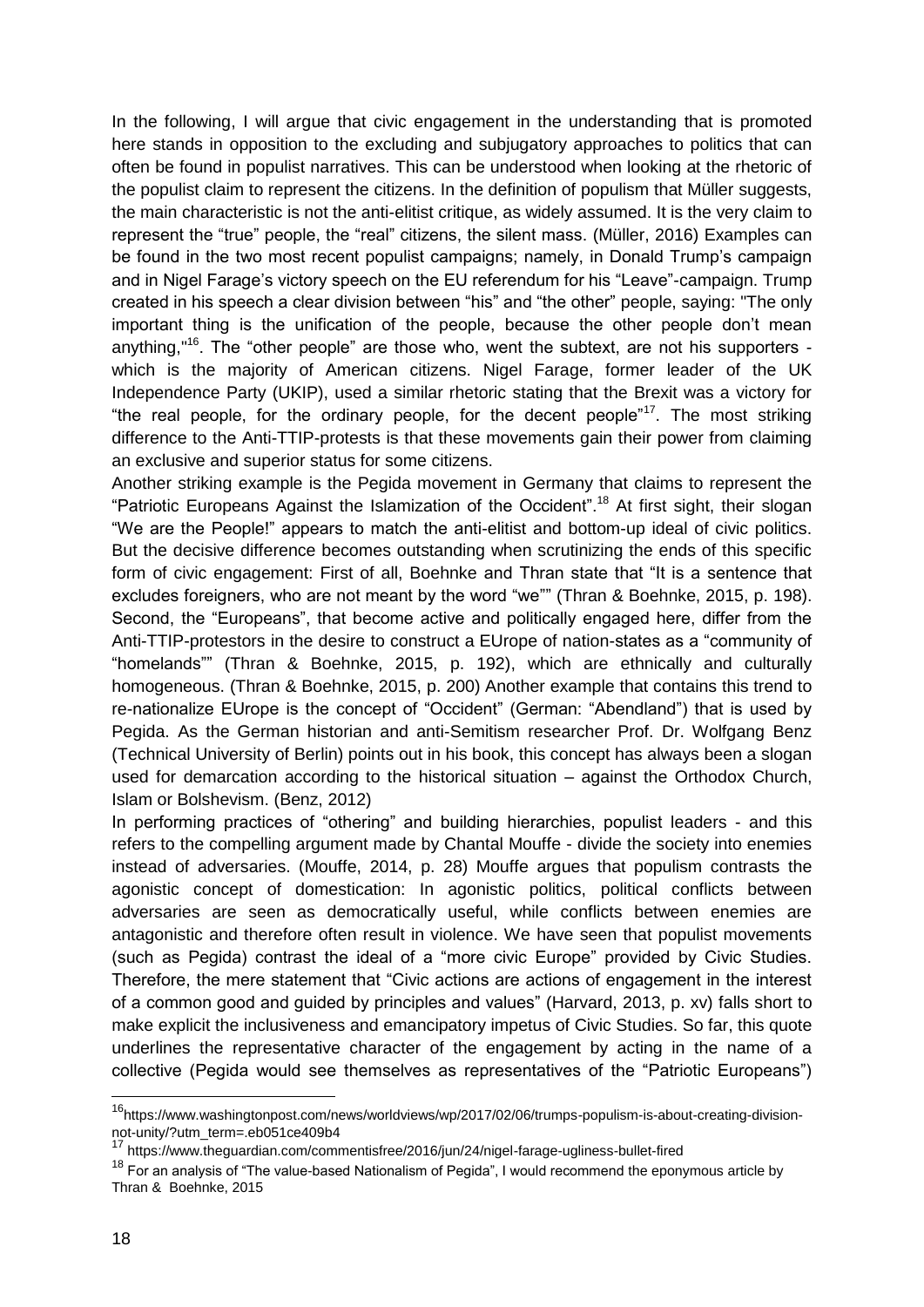that pays attention to the public well-being (in the eyes of Pegida this would mean to fight "Against the Islamization of the Occident"). The second part point to the conscious guidance and (I would add) the activating force of principles and values that frame civic engagement. However, the crucial point is that it must be made explicit *which* principles and values (for example inclusion and emancipation). Then, the form of civic engagement that Civic Studies seeks to support can be recognized as a practice of empowerment and emancipation that by definition excludes such populist movements. This is exactly what Civic Studies means by "civic education": The goal is that citizens take the responsibility to acquire their theoretical, moral and institutional means to be able to act.<sup>19</sup>

#### 5. Civic Research as Co-Creation of Knowledge

"Civic research" can be understood in many different ways, complementing and contradicting each other. (Fine, 2012, p. 38) Therefore, it is important to take a look at different conceptions of civic research and marking them off from the understanding of civic research in this article. I will explain why civic research can generate new insights for research on European citizens due to its praxis-oriented, citizen-centered and democratic outline. In the understanding of civic research as co-creation of knowledge, it is as much a scientific inquiry as it is political engagement.

One of the most common understandings of civic research in the social sciences is research *on* civic engagement, which is for example social movement research. (Staggenborg, 2011; Strange, 2015; Tilly, 2004) While the themes of interest overlap with some of the research in Civic Studies, the crucial addition is that most scholars of Civic Studies would also understand her/his research *as* civic engagement. In this case, it means that it is not enough to name and analyze effects and causes of the civic engagement against TTIP. Civic Research must collect and provide this data in the aim to provoke, enable or support civic action. The goal is a collaborative and balanced researcher-practitioner-relation. Following this perspective the term "civic research" means here "civically engaged research"<sup>20</sup>. The precondition is to take citizens seriously as co-producers of scientific knowledge, and second, "to study human co-creation by participating in it" (Schram, 2014, p. 10). If Civic Studies is about co-creation, consequently, the same applies for Civic Studies' researchers: It is not enough to analyze politically relevant issues "from the outside", but the civic researchers, too, need to become active citizens in the process of civic engagement.

Following the idea of a paradigm shift by Thomas Kuhn, Schram identifies the need for a "practical turn" in the social sciences: While his argument is not that all research needs to produce direct political impact, he nevertheless strives for a new self-understanding of academic work as always connected to civic struggles. (Schram, 2014, p. 98) Following his idea, I see "civically engaged research" as an additional approach to the spectrum of scientific methods that makes sense in some settings - such as the Anti-TTIP-protests, where a lack of civic knowledge can be observed. The need of "civic knowledge" is based on

 $19$  Eatman states that civic actions often lack a deeper understanding of its key factors, what he calls the "senses of civic engagement". He identifies the following five senses of civic engagement: hope, history, passion,

empathy, and planning, symbolized by the five fingers of the human hand. (Eatman, 2014, p. 74) In practice, this is difficult to achieve. That's why civic education is of great importance to some of the research in Civic Studies. A crucial part of civic education is to open up diverse settings and strategies for an ongoing process of deliberative negotiation over principles and values. (Soltan, 2014, p. 15)

 $20$  A concept that Flyvbjerk named "phronetic social science"- a politically engaged research that is based on the classical Greek concept of Phronesis, the comprehensive knowledge of experts in a field of practice (Schram, 2014, p. 98 citing Flyvbjerk)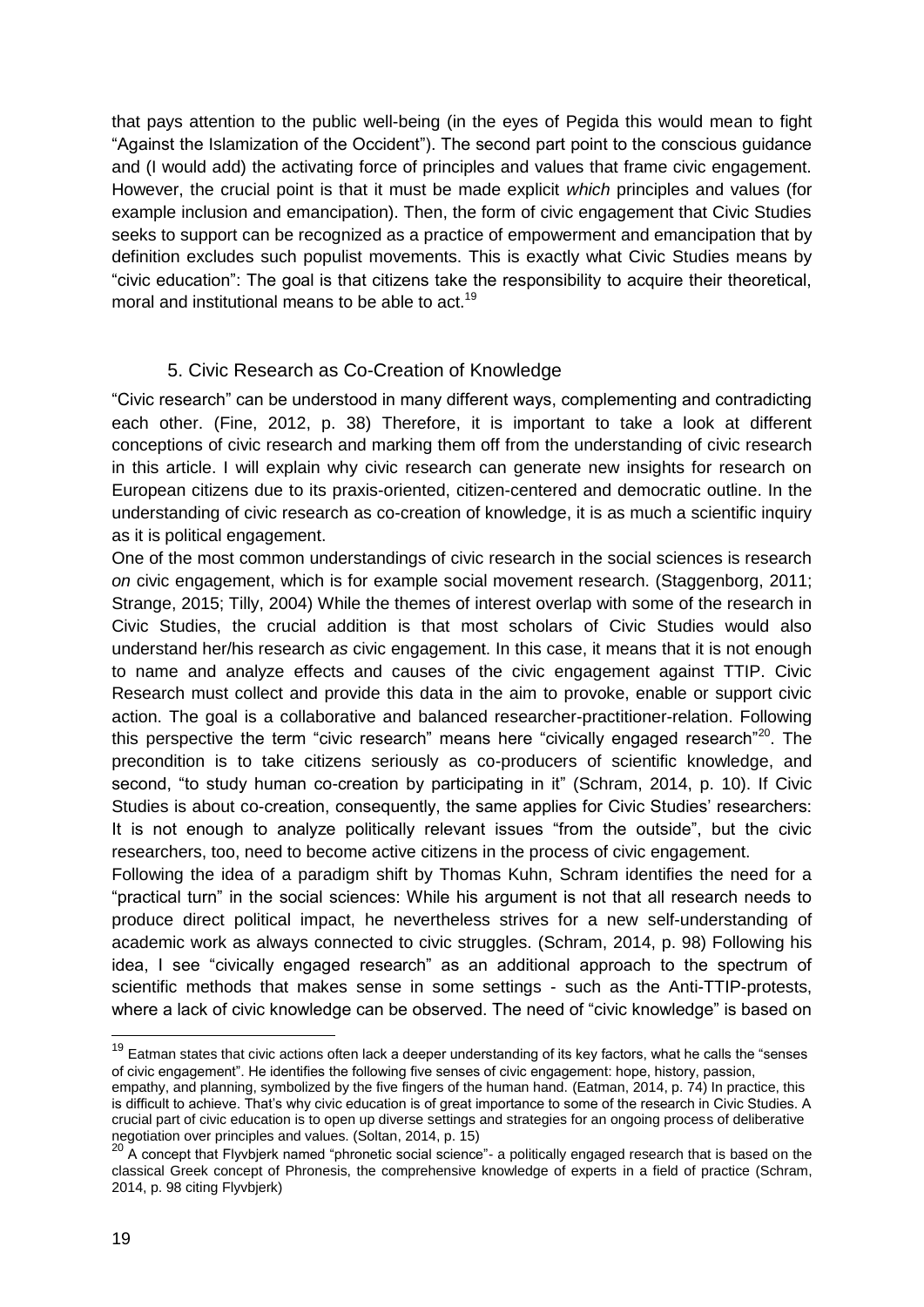the assumption that citizens have an understanding of the field that is lacking on the side of the researcher - and the other way around: Civic research aims for "mutual education" (Nyden, 2014, p. 106).

Looking back on the last years of the crisis, I state that only the combination of academic and civic knowledge seems useful for the effective change of European politics. Before I specify this need for a change of perspective towards civic research, let me first elaborate on what I mean by "crisis". What interests me as a constructivist researcher are not numbers and the "reality" they suggest. From a constructivist standpoint, what we call "crisis" is the product of a process in which negative diagnoses construct the people's perceived reality. I am concerned with the perceived "democratic crisis" because, albeit a construction, it is real in the sense that it affects people's thinking and acting. Having said this, According to Balibar, the European crisis is characterized by a interconnectedness of institutional and constitutional questions with moral and ideological dimensions. (Balibar, 2016, p. 68f.) What can be observed is that the crisis has become both omnipresent and invisible in the discourse. Even more destructive for civic engagement is that it is presented as irreversible. (Balibar, 2016, p. 17) As a consequence, European intellectuals felt prompted to publish manifestos for a "new Europe"<sup>21</sup>, to propose institutional changes and to mobilize European citizens - without success. I argue that European Studies too long have been busy with researching the best institutional design, the most convincing narrative or the most effective identity policy to make citizens embrace the "EUropean idea". (Schulze & Gerstenkorn, 2006; Bach, 2015) The current democratic crisis shows that these top-down attempts to close the gap between the citizen and "Brussels" did not work. Researchers as well as politicians must understand that they have knowledge deficits when it comes to the selfunderstanding of *EUropeans as citizens*. Although research in European Studies is often carried out in multi- or interdisciplinary approaches, it is still very limited in its possible range of perspectives, if it excludes practical expertise from citizens apart from monitoring their "opinions" in surveys and polls. (Bläser, 2013) It is long overdue to ask the citizens themselves about their self-understanding as citizens and which meanings and practices are attached to that.<sup>22</sup> Therefore, collaborative, civically engaged research is needed to understand and eventually engage in European civic action and political change.

These assumptions have consequences on the methodological level: Civic research is "collaborative", meaning that it involves citizens as equal partners in research. The idea of nonscientists getting involved in the research process has been around for some time: In public sociology, a relatively new field in the social sciences, research aims to address the public audience or/and the policymakers with research findings to strengthen the sociopolitical implications and the practical output of their results.<sup>23</sup> Such developments are born out of the deficit to reflect on power structures of knowledge and the question who (re- )produces them. However, civic research offers a much larger variety of opportunities to involve citizens in the research process than as a helping hand to gather data or as an audience concerned.

<sup>&</sup>lt;sup>21</sup> For example: Beck, 2014: Wir sind Europa! Manifest zur Neugründung der EU von unten. Habermas & Derrida, 2003: February 15, or What Binds Europeans Together: A Plea for a Common Foreign Policy, Beginning in the Core of Europe. Negt, 2012: Gesellschaftsentwurf Europa. Plädoyer für ein gerechteres Gemeinwesen. Cohen-Bendit & Verhofstadt, 2012: FÜR Europa! Ein Manifest. Enzensberger, 2011: Sanftes Monster Brüssel oder die Entmündigung Europas.

<sup>&</sup>lt;sup>22</sup> Worth mentioning as an exception is the study by Bruter, 2004; and earlier: Diez, 1999; Jachtenfuchs & Diez & Jung, 1998

 $^{23}$  A good introductory article on public sociology is Burawoy, 2015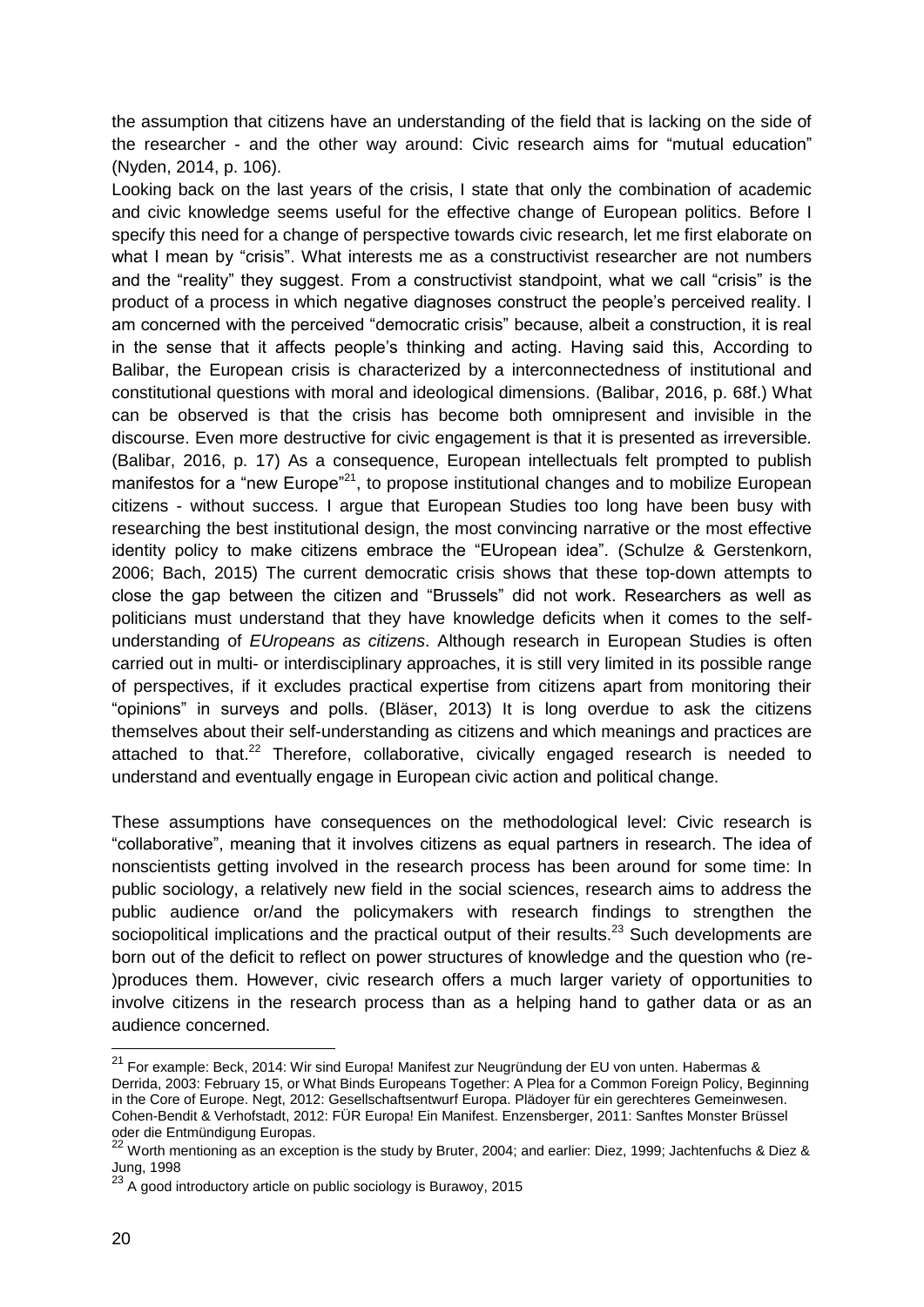Civic Studies builds on an idea that is not strictly new, namely to generate political thought in order to support political practice. A very common example in political science is public policy research, which helps to see how differently this idea is implemented in civic research. What is different is first and foremost the research perspective on citizens: This shift changes not only the actors, but also the goals of this field of research. What we see in the case of TTIP and other civic protests, political practice that is regarded as "efficient" by political decision-makers must not meet the perspective of the citizens. As we see here, Civic Studies is very serious about the premise I already mentioned earlier: "citizens are not objects of inquiry but subjects of action, therefore the question what is true about citizens is replaced by the question what is meaningful to them." (Schram, 2014, p. 91) From this citizen-centered idea of research follows that Civic Studies adopts a bottom-up perspective, which follows the ideal of perspective instead of objectivity. Civic research in this sense means to ask the citizens studied for their own description of relevant aspects and categories instead of determining it "from the outside". Studying Anti-TTIP-protests, I ask what "being a European citizen" means for the citizens themselves. More precisely, I reconstruct *the citizens'* understandings of European citizenship "from within", understand their beliefs and behaviors in terms that are meaningful to them. In doing so, civic research opens up the possibility to give citizens more power to regain the structures they opt to redesign. It thereby follows the democratic paradigm that "knowledge of democracy should be put in the hands of those who make that democracy." (Schram, 2014, p. 91)

In contrast to public policy research, the methodological claim in Civic Studies is that citizens are not the object to be studied *for* political elites (such as in the consultation of political decision-makers). Instead, the impulse is to study citizen's concerns in order to enhance their capacity to deal with them. Civic Studies follows the idea that what guides civic research is not to find an ultimate goal or a solution to problems. Instead, as we already know, the aim is to carve out its potential. My research on and with the "European Civics" is meant to initiate and foster a bottom-up-process of EUropean democratization. The decision for this kind of civic research carries the ideal to co-create a democratic and creative interplay of research, activism and the mutual education of the two.

In many respects, this kind of research challenges epistemological foundations of scientific research. First, the classification of experts and non-experts is no longer justified. As a consequence, different types of valuable knowledge will become visible. Second, civically engaged research has to overcome the illusion of impartiality, which is still a very powerful aspiration in social sciences and goes hand in hand with the fear of being biased: "civic research practice challenges "business as usual" in which the gold standard are peer reviewed articles, and citizen voices are seen as abandonments of research objectivity" (Nyden, 2014, p. 112). In contrast to the positivist paradigm, research on the personal experiences of the Anti-TTIP-protests needs to inquire the citizen's subjective interpretations of this world. These interpretations are a rich and inexhaustible fount of new knowledge and topics that need to be discovered.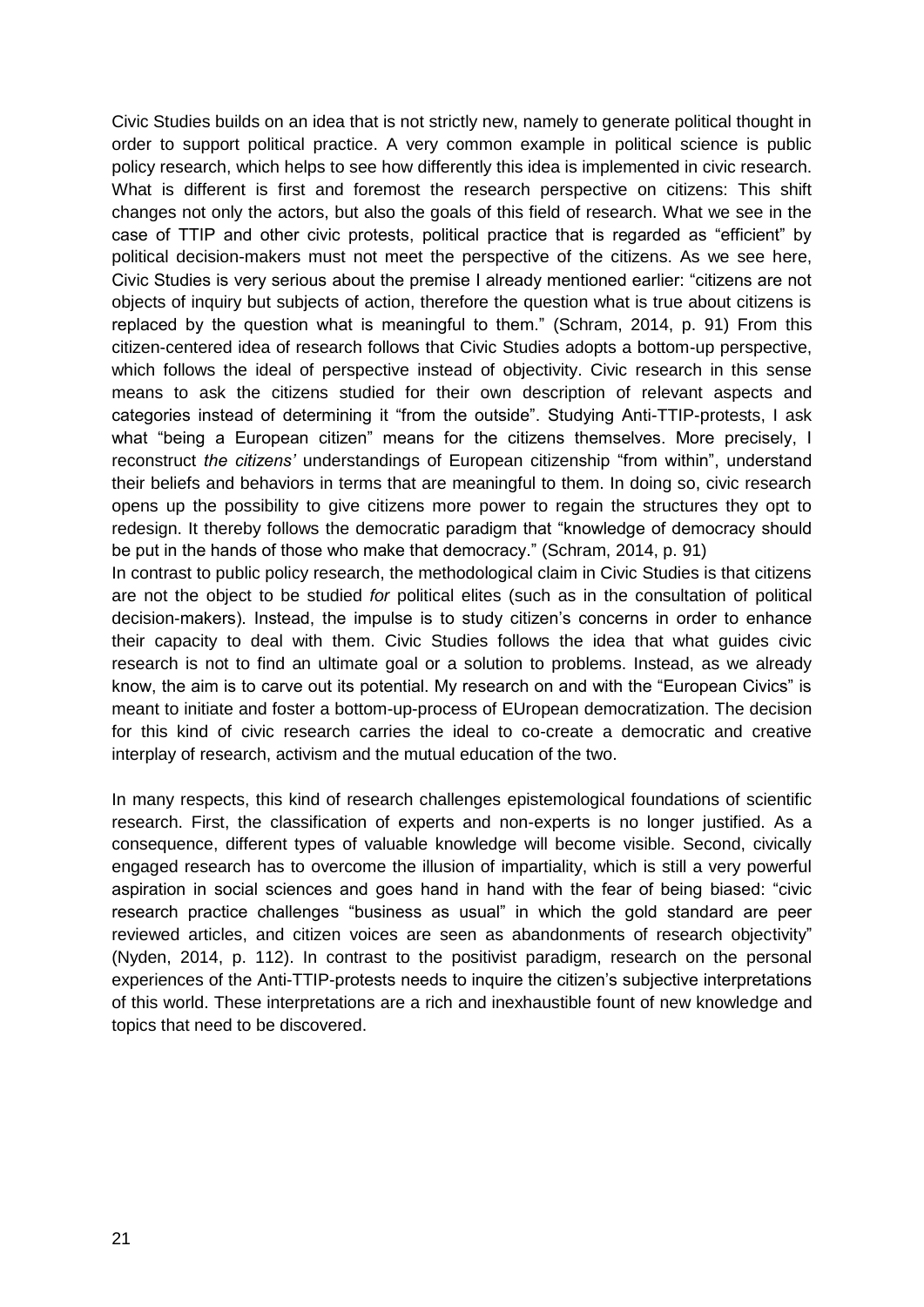### A final Word...

...ought to be said on the introductory claim from which this article started off: "We are the ones we have been waiting for" (Levine, 2013). For me as a "citizen-academic" and a scholar of Civic Studies this implies the promise to do civic research that is helpful for European citizens to co-create this EUrope currently being in multiple crises. Especially the lack of a civic democracy on the EUropean level raises the need to reconstruct the selfunderstandings of European citizens asking: *What do they perceive to be their own civic mission and how do they understand and execute their role as European citizens?*

On a theoretical level, this article argued that Civic Studies, especially when carried out as a potential-oriented civic research is well advised to take into account insights from conflict theory. The analysis of Anti-TTIP-protests shows that, in fact, this research perspective is able to uncover the potential of conflict for a civic democratization of EUrope, which is carried out by a community of active European citizens that I call a "European Civics". After having said this, what does this claim for a "European Civics" actually mean? Karol Soltan refers to a "New Civics" as "a global movement of civic awakening and renewal" (Soltan, 2014, p. 16). Applied to the example of the Anti-TTIP-protests, this must be understood both in intellectual and in politically practical terms: The "European Civics" consists of an emerging community of activists and researchers *as citizens* both having the common goal to co-create the civic democratization of EUrope. This article aims to broaden and deepen the understanding of what constitutes the European Civics (Harvard, 2013, p. xvii). The analysis of citizens who participated in the Anti-TTIP-protests helped to see how they construct their civic self-understanding as European citizens.

The relevance of this research is best understood when considering that the political "Inertia grows from a pervasive sense of powerlessness in the face of dramatic transformation" (Boyte & Scarnati, 2014, p. 77). While the script is not new, the gap between the political power of the EU on the one hand and the political passiveness of the citizens on the other is constantly widening. However, in the Anti-TTIP-protests we see a countermovement to this paradox. The conflict surrounding TTIP entails the risk to deepen *as well as* the potential to overcome the democratic crisis that EUrope is confronted with today - depending on the way it is dealt with. What can be observed in the political practice though is not a democratic recognition of the Anti-TTIP-protests but a defensive and evasive attitude. This observation concurs with Giroux's analysis, in which he criticizes the dominant understandings of civic engagement either as "a hindrance to the goals of a market-driven society or a drain on society to be treated as a sign of weakness." (Giroux, 2013, p. 14)

In following the political theory of agonistic democracy, the political aim of this article is to fight against the "civic illiteracy" that risks emerging in so called "post-political" settings. (Zizek, 2001) When faith in politics is fading, we face the risk to cause depolitization and social defragmentation as a consequence. However (I hope you'll excuse the cliché), from the potential-oriented perspective of Civic Studies, the current democratic crisis of EUrope can also be an opportunity. The reason is that democracy is not only regarded as a political structure but also as construct coming into existence only through the civic force of the citizens. As a European citizen and an engaged scholar of conflict studies, I argue that in addition to undoubtedly needed changes in the institutional design of the EU, the power of the EUropean project resides with the citizens. Therefore, civic research must strengthen the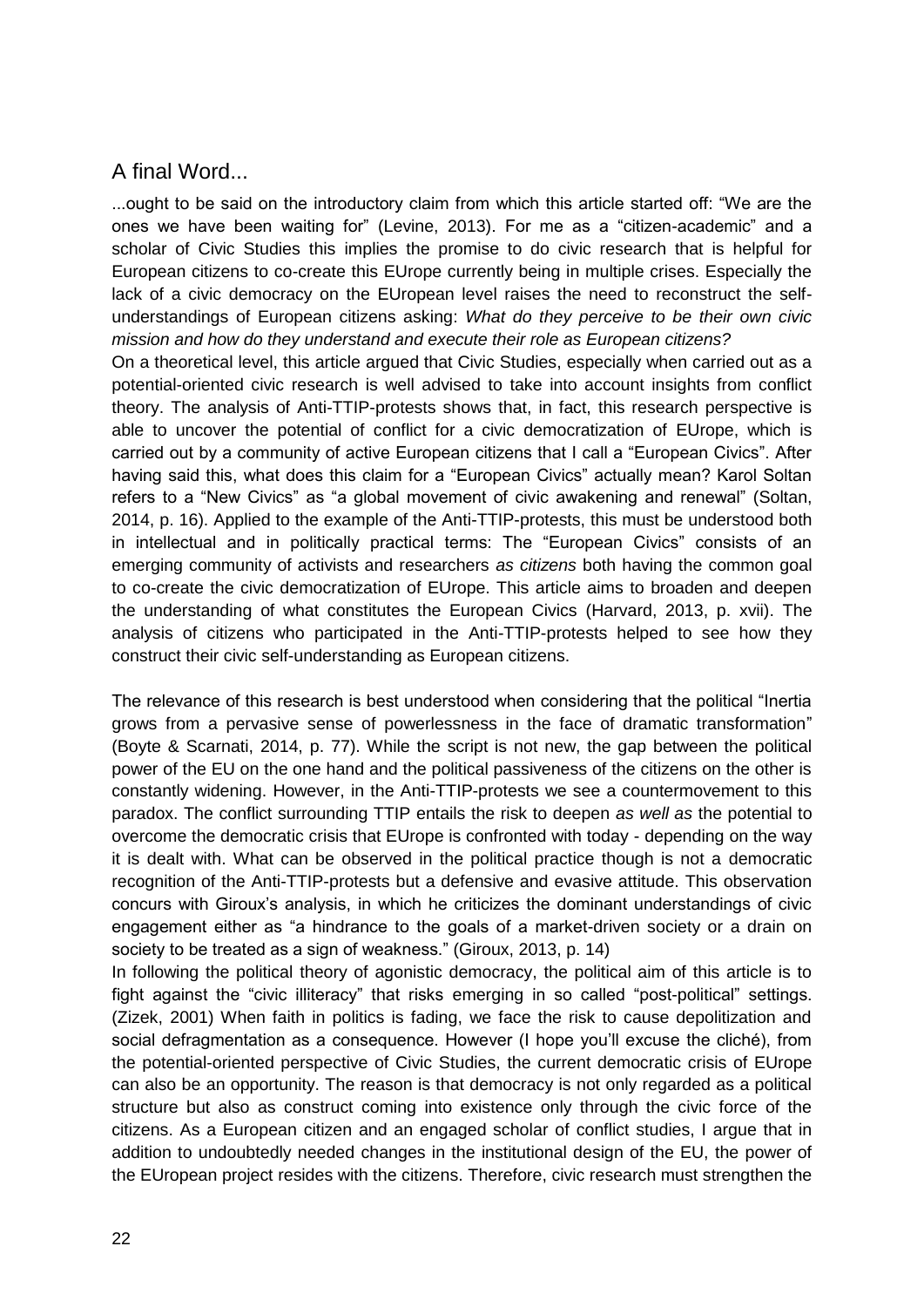civic self-understanding of European citizens. By referring to conflict theory, I have shown the importance of civic conflicts because they have the potential to generate change in and for a more civic Europe. To achieve this, the example of the Anti-TTIP-protests can demonstrate that personal experiences of civic action trigger a process of political socialization and civic identification.

In conclusion, the (not exactly modest) goal of the research on a "European Civics" is best captured by Giroux saying: "The time has come to develop a political language in which civic values, social responsibility, and the institutions that support them become central to invigorating and fortifying a new era of civic imagination, a renewed sense of social agency, and an impassioned political will." (Giroux, 2013, p. 14) I seek to support this "new era" by opening windows of thought - and thereby also windows of opportunity for a civic democratization of EUrope. I know that this may sound utopian. Don't worry, it's only radically ambitious!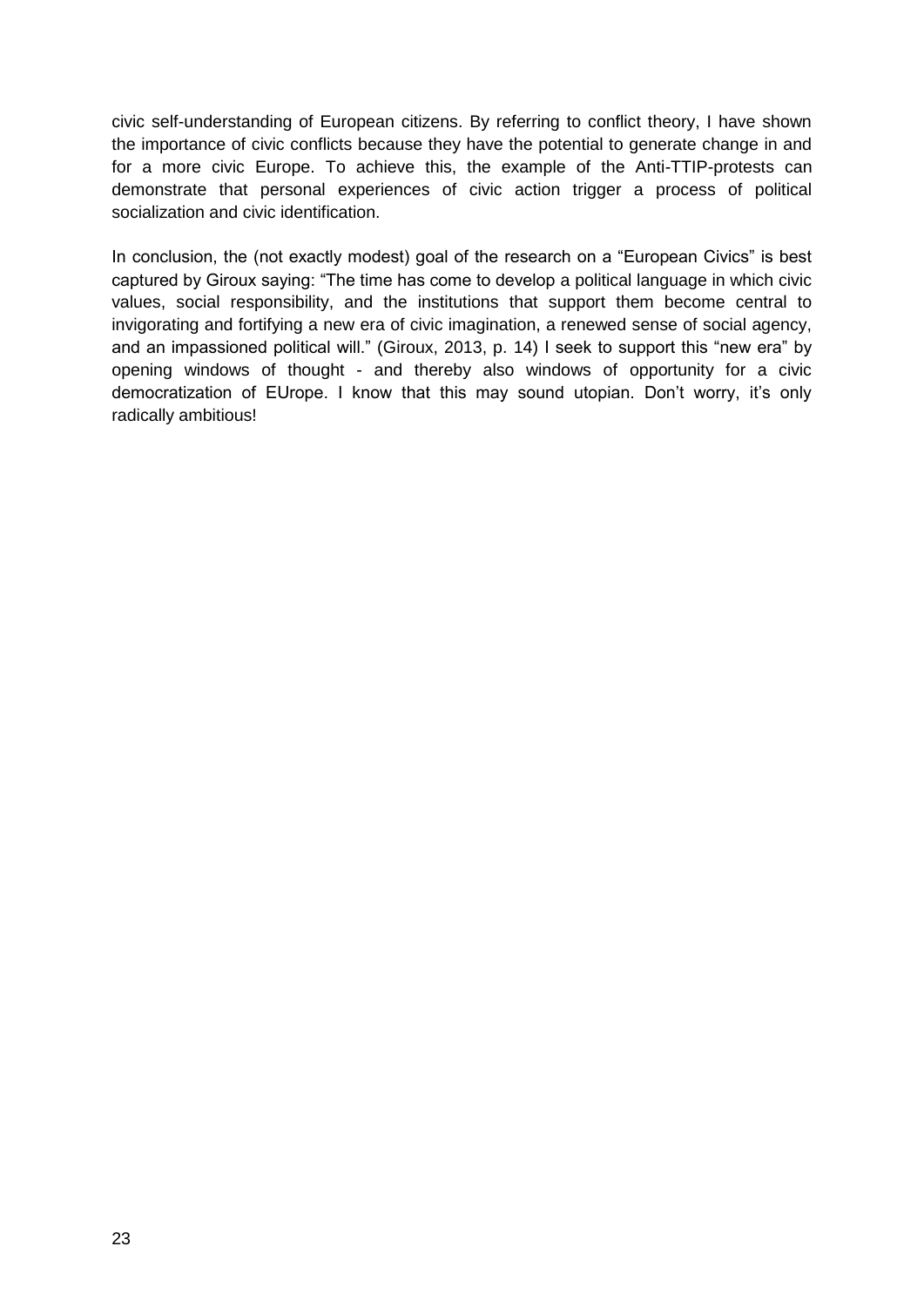## **Bibliography**

- Altinay, Hakan (2013): A Global Civics?, in: Donald Harward et al. (ed.): Civic Values, Civic Practices. Washington, DC: Bringing Theory to Practice.
- Anderson, Benedict (1996): Die Erfindung der Nation. Zur Karriere eines folgenreichen Konzepts. Frankfurt / New York: campus.
- Arendt, Hannah (1981): Vita activa, oder Vom Tätigen Leben. München: R. Piper.
- Bach, Maurizio (2015): Europa ohne Gesellschaft. Politische Soziologie der Europäischen Integration. Wiesbaden: VS.
- Balibar, Etienne (2016): Europe, crise et fin? Paris: Le Bord de l'eau.
- Balibar, Etienne (2004): Sind wir Bürger Europas? Politische Integration, soziale Ausgrenzung und die Zukunft des Nationalen. Bonn: Bundeszentrale für politische Bildung.
- Beck, Ulrich (2012): Das deutsche Europa. Neue Machtlandschaften im Zeichen der Krise. Berlin: Suhrkamp.
- Beck; Cohn-Bendit (2012): Wir sind Europa! Manifest zur Neugründung Europas von unten. Access online URL: http://evs4all.eu/de/manifest (04.1.2017)
- Bennett, Sybril (2014): Civility, Social Media, and Higher Education: A Virtual Triangle, in: Donald Harward et al. (ed.): Civic Learning and Teaching. Washington, DC: Bringing Theory to Practice.
- Benz, Wolfgang (2012): Die Feinde aus dem Morgenland. Wie die Angst vor Muslimen unsere Demokratie gefährdet. München: C.H. Beck.
- Bläser, Karl-Alois (2013): Europa im Spiegel der öffentlichen Meinung : Bilanz und Perspektiven des Eurobarometers nach 40 Jahren, in: Leviathan (41/3): 351-357.
- Bostanci, S. Anne G.(2014): Europe and other Europes, in: Rumford, Chris: Buhari-Gulmez , Didem (ed.): European Multiplicity. Newcastle: Cambridge Scholars Publishing, 13-30.
- Boyte; Elkin; Levine; Mansbridge; Ostrom; Soltan; Smith (2007): Summer Institute of Civic Studies Framing Statement. Access online URL: http://activecitizen.tufts.edu/civic-studies/summer-institute/summer-institute-of-civicstudies-framing-statement/ (22.01.2017)
- Boyte; Scarnati (2014): Transforming Higher Education in a Larger Context: The Civic Politics of Public Work, in: Levine; Soltan (ed.): Civic Studies: Approaches to the Emerging Field. Washington, DC: Bringing Theory to Practice.
- Bruter, Michael (2003): On what citizens mean by feeling 'European' : perceptions of news, symbols and borderless-ness, in: Journal of Ethnic and Migration Studies (30/1): 21-39.
- Burawoy, Michael (2015): Public Sociology. Öffentliche Soziologie gegen Marktfundamentalismus und globale Ungleichheit. Weinheim/Basel: Beltz Juventa.
- Cohn-Bendit; Verhofstadt; Blom (2012): Für Europa!. Ein Manifest. München: Carl Hanser.
- Colon, Christina P.; Rowden, John (2014): Blurring the role between Scientist and Activist through Citizen Science, in: Donald Harward et al. (ed.): Civic Learning and Teaching. Washington, DC: Bringing Theory to Practice.
- Coser, Lewis (1956): The functions of social conflict. Glencoe, IL: Free Press.
- Dahlgren, Peter (2013): Doing citizenship: The cultural origin of civic agency in the public sphere, in: European Journal of Cultural Studies (9/3): 267-286.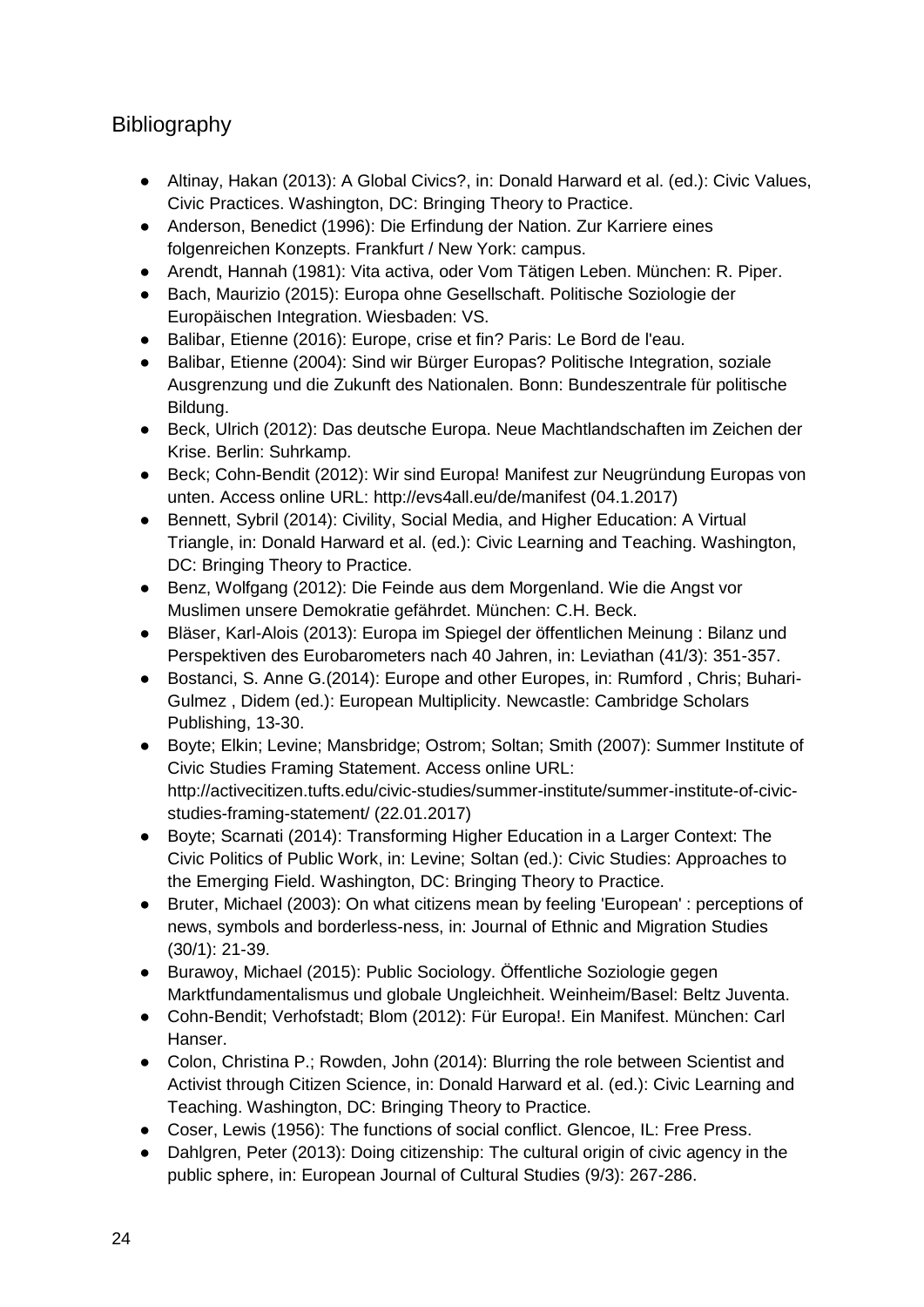- De Ville, Ferdi; Siles-Brügge, Gabriel (2015): TTIP: The Truth about the Transatlantic Trade and Investment Partnership. Cambridge: Polity Press.
- Gerard Delanty: (1995): Inventing Europe. Idea, Identity, Reality. Houndmills, Basingstoke, Hampshire, London: Macmillan Press.
- Delanty, Gerard (2013): Formations of European Modernity. A historical and political Sociology of Europe. Houndmills: Palgrave Mcmillan.
- Delanty, Gerard (2014): Introduction: Perspectives On Crisis And Critique In Europe Today, in: European Journal of Social Theory (17/3): 207-218.
- Dewey, John (2001): Democracy and education. Pennsilvania State University, Electronic Classis Series Publication. Access online URL: https://www.google.de/url?sa=t&rct=j&q=&esrc=s&source=web&cd=1&cad=rja&uact =8&ved=0ahUKEwjd3J3sv\_bUAhXEE5oKHQt9AW4QFggqMAA&url=https%3A%2F %2Fnsee.memberclicks.net%2Fassets
- Diez, Thomas (1999): Speaking 'Europe': The politics of integration discourse, in: Journal of European public policy (6/4): 598-613.
- Eatman, Timothy K. (2014): Afterword. Reflections at the Center of the Civic, in: Donald Harward et al. (ed.): Civic Learning and Teaching. Washington, DC: Bringing Theory to Practice.
- Eliasson, Leif Johan (2014): Problems, Progress and Prognosis In Trade And Investment Negotiations: The Transatlantic Free Trade And Investment Partnership, in: Journal of Transatlantic Studies (12/2), 119-139.
- Enzensberger, Hans Magnus (2011): Sanftes Monster Brüssel oder Die Entmündigung Europas. Frankfurt am Main, Berlin: Suhrkamp Verlag.
- EurActiv (2015): Three million people unite to derail TTIP, in: EurActiv.com, 05.10.2015. URL: https://www.euractiv.com/section/trade-society/news/three-millionpeople-unite-to-derail-ttip/
- European Commission (2014): Standard Eurobarometer 82. Country report Germany. Fall 2014. TNS Opinion & Social. Access online URL: http://ec.europa.eu/public\_opinion/archives/eb/eb82/eb82\_de\_de\_nat.pdf
- Fine, Michelle (2012): Critical civic research, in: Donald Harward et al. (ed.): Civic Provocations. Washington, DC: Bringing Theory to Practice.
- Ghailani, Dalila; Del Castillo, Aída Ponce (2015): The Transatlantic Trade and Investment Partnership (TTIP): converging interests and diverging opinions, in: Social policy in the European Union: state of play, 215-245.
- Giroux, Henry A. (2013): Twilight of the Social: Civic Values in the Age of Casino Capitalism, in: Donald Harward et al. (ed.): Civic Values, Civic Practices. Washington, DC: Bringing Theory to Practice.
- Görlach, Alexander (2016): Europa braucht bessere Bürger, in: Die Zeit, 05.08.2016. URL: http://www.zeit.de/politik/ausland/2016-08/zukunft-europa-populismusverantwortung-buerger#comments
- Gramsci, Antonio (1971): Selections from the prison notebooks. New York: International Publishers.
- Habermas, Derrida (2003): February 15, or What Binds Europeans Together: A Plea for a Common Foreign Policy, Beginning in the Core of Europe, in: Constellations (10/3): 291-297.
- Habermas, Jürgen (2011): Zur Verfassung Europas: Ein Essay. Frankfurt am Main: Suhrkamp.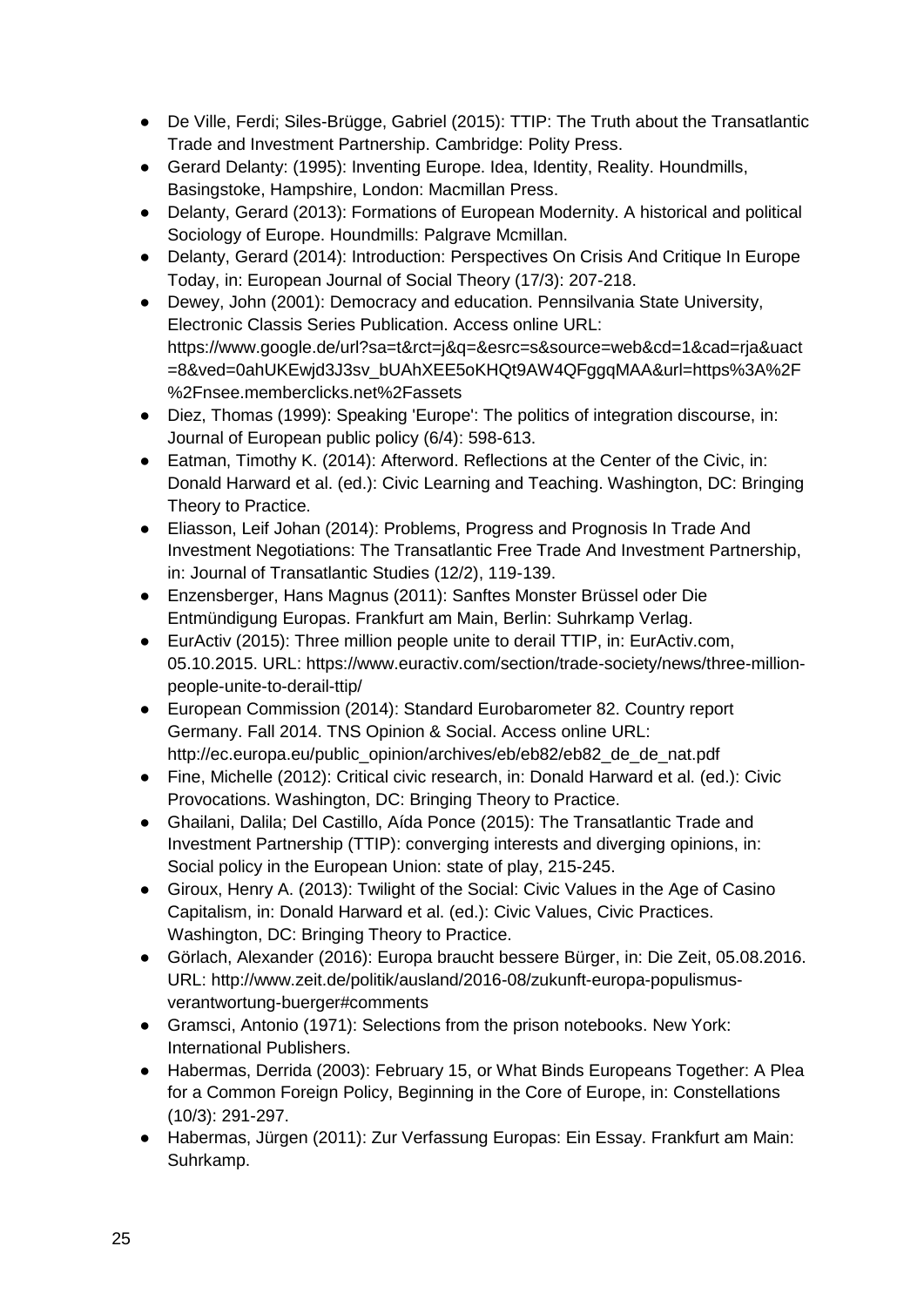- Habermas, Jürgen (2001): Why Europe needs a Constitution, in: New Left Review (11), 6-26.
- Hart, Daniel; Richardson, Cameron; Wilkenfield, Britt (2011): Civic Identity, in: Schwartz et al. (ed.): Handbook of Identity Theory and Research, 771-787.
- Harward, Donald W. (2013): Introduction and Framing Essay, in: Donald Harward et al. (ed.): Civic Values, Civic Practices. Washington, DC: Bringing Theory to Practice.
- Haste, Helen (2004): Constructing the citizen, in: Politicial Psychology (25/3), 413- 440.
- Helfrich, Hede (2013): Kulturvergleichende Psychologie, Basiswissen Psychologie. Wiesbaden: Springer VS Verlag.
- Jachtenfuchs; Diez; Jung (1998): Which Europe? Conflicting models of a legitimate European political order, in: European Journal of International Relations (4/6), 598- 613.
- Jones, Emma; Gaventa, John (2002): Concepts of citizenship: A review. Brighton: Institute of Development Studies.
- Juris, Jeffrey (2008): Performing politics: Image, embodiment, and affective solidarity during anti-corporate globalization protests, in: Ethnography (9:1), 61–97.
- Levine, Peter (2013): We Are the Ones We Have Been Waiting For: The Promise of Civic Renewal in America. New York: Oxford University Press.
- Levine, Peter (2014): Civic Studies, in: Philosophy and Public Policy Quarterly, (32/1), 2-12.
- Levine, Peter (2016): A definition of "civic".URL: http://peterlevine.ws/?p=17532 (23.01.2017)
- Levine; Soltan (2014): Making the Case for Civic Studies, in: Levine; Soltan (ed.): Civic Studies: Approaches to the Emerging Field. Washington, DC: Bringing Theory to Practice.
- Marchart, Oliver (2010): Die politische Differenz. Zum Denken des Politischen bei Nancy, Lefort, Badiou, Laclau und Agamben. Berlin: Suhrkamp.
- Mouffe, Chantal (2000): The democratic paradox. London, New York: Verso.
- Mouffe, Chantal (2005): On the Political. Routledge: New York.
- Mouffe, Chantal (2007): Über das Politische. Wider die kosmopolitische Illusion. Frankfurt am Main: Suhrkamp.
- Mouffe, Chantal (2014): Agonistik. Die Welt politisch denken. Frankfurt am Main, Berlin: Suhrkamp.
- Müller, Jan-Werner (2016): Was ist Populismus? Ein Essay. Frankfurt a.M.: Suhrkamp.
- Murray-Leach, Tamsin (2014): Crisis Discourses In Europe: Media EU-Phemisms And Alternative Narratives. Euro Crisis in the Press. URL: http://www.lse.ac.uk/internationalDevelopment/research/CSHS/pdfs/Crisis-Discourses-in-Europe.pdf (02.01.2017)
- Negt, Oskar (2012): Gesellschaftsentwurf Europa. Plädoyer für ein gerechtes Gemeinwesen. Göttingen: Steidl.
- Nyden, Philip (2014): Public Sociology, Engaged Research and Civic Education, in: Levine; Soltan (ed.): Civic Studies: Approaches to the Emerging Field. Washington, DC: Bringing Theory to Practice.
- Polletta, Francesca (1998): Contending stories, in: Qualitative Sociology (21), 419– 446.
- Rucht, Dieter (1995): Kollektive Identität, in: Forschungsjournal (8/1), 9–23.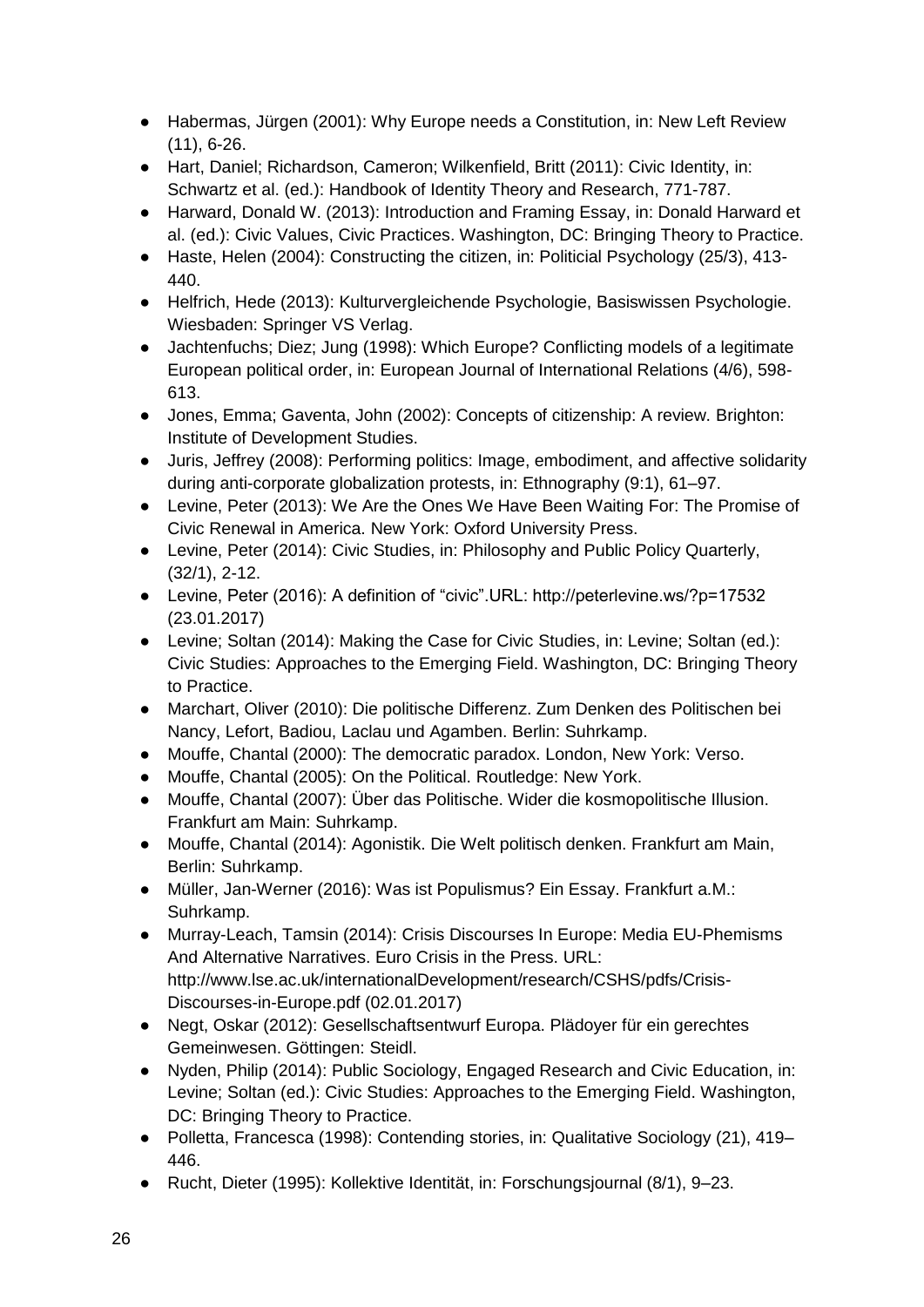- Rumford, Chris (2003): Civil Society or Transnational Social Space?, in: European Journal of Social Theory 6 (1), 25–43.
- Saltmarsh, John (1996): Education for Critical Citizenship: John Dewey's Contribution to the Pedagogy of Community Service Learning, in: Michigan Journal of Community Service Learning (3/1), 13-22.
- Schram, Sanford (2014): Citizen-centered research for Civic Studies: Bottom up, Problem driven, mixed methods, interdisciplinary, , in: Levine; Soltan (ed.): Civic Studies: Approaches to the Emerging Field. Washington, DC: Bringing Theory to Practice.
- Schultze; Gerstenkorn (2006): Chancen für eine europäische Identität: Sozialwissenschaftliche Diskurse auf dem Prüfstand, in: Maurer; Schultze; Stammen (ed.) : Kulturhermeneutik und kritische Rationalität. Lindenberg: Josef Fink, 487-506.
- Simmel, Georg (1908): Untersuchungen über die Formen der Vergesellschaftung. Berlin: Duncker&Humblot.
- Soltan, Karol Edward (2014): The Emerging Field of a New Civics, in: Levine: Soltan (ed.): Civic Studies: Approaches to the Emerging Field. Washington, DC: Bringing Theory to Practice.
- Staggenborg, Suzanne (2011): Theory of social movements and political protest, in: Staggenborg, Suzanne (ed.): Social Movements. New York: Oxford University Press, 12-27.
- Stark, Carsten (2002): Die Konflikttheorie von Simmel, in: Bonacker, Thorsten (ed.): Sozialwissenschaftliche Konflikttheorien. Wiesbaden: Springer VS Verlag: 83-96.
- STOP-TTIP-ALLIANCE, Access online URL: https://stop-ttip.org/?noredirect=en\_GB (11.12.2016)
- Strange, Michael (2013): A European Identity in Global Campaigning? Activist Groups and the "Seattle to Brussels" (S2B) Network, in: Geopolitics (18:3), 612-632.
- Strange, Michael (2015): Implications Of TTIP For Transnational Social Movements And International NGOs. Farnham, Surrey, England: Ashgate.
- Strange, Michael (2015): Implications of TTIP for transnational social movements and international NGOs, in: Morin, Jean-Frederic; Novotna, Tereza; Ponjaert, Frederik; Telo, Mario (Ed.): The Politics of Transatlantic Trade Negotiation: TTIP in a Globalized World. Hampshire: Ashgate Publishing, 81-89.
- Tharoor, Ishaan (2017): Trump's populism is about creating division, not unity, in: The Washington Post, 06.02.2017. Access online URL: https://www.washingtonpost.com/news/worldviews/wp/2017/02/06/trumps-populismis-about-creating-division-not-unity/?utm\_term=.eb051ce409b4
- Thran; Boehnke (2015): The value-based nationalism of Pegida, in: Journal for Deradicalization (15/3): 178-209.
- Tilly, Charles (2004): Social Movements, 1768-2004. Boulder: Paradigm Publishers
- Van Deth, Jan (2009): The 'good European Citizen'. Congruence and consequences of different points of view, in: European Political Sciences (8/2): 175-189.
- Vargiu, Paolo (2015): As you make your bed, so you must lie in it: How Public Opposition may have changed the Course of the TTIP negotiations, University of Leicester School of Law Research Paper Series (15/19), 1-14.
- Weiler, J.H.H. (2011): On the political and legal DNA of the Union and the Current European Crisis, in: Constitutional Law (9/3-4): 678-694.
- Westheimer; Kahne (2004): Educating the 'Good Citizen': Political Choices and Pedagogical Goals, in: Political Science and Politics (37/2): 241–247.